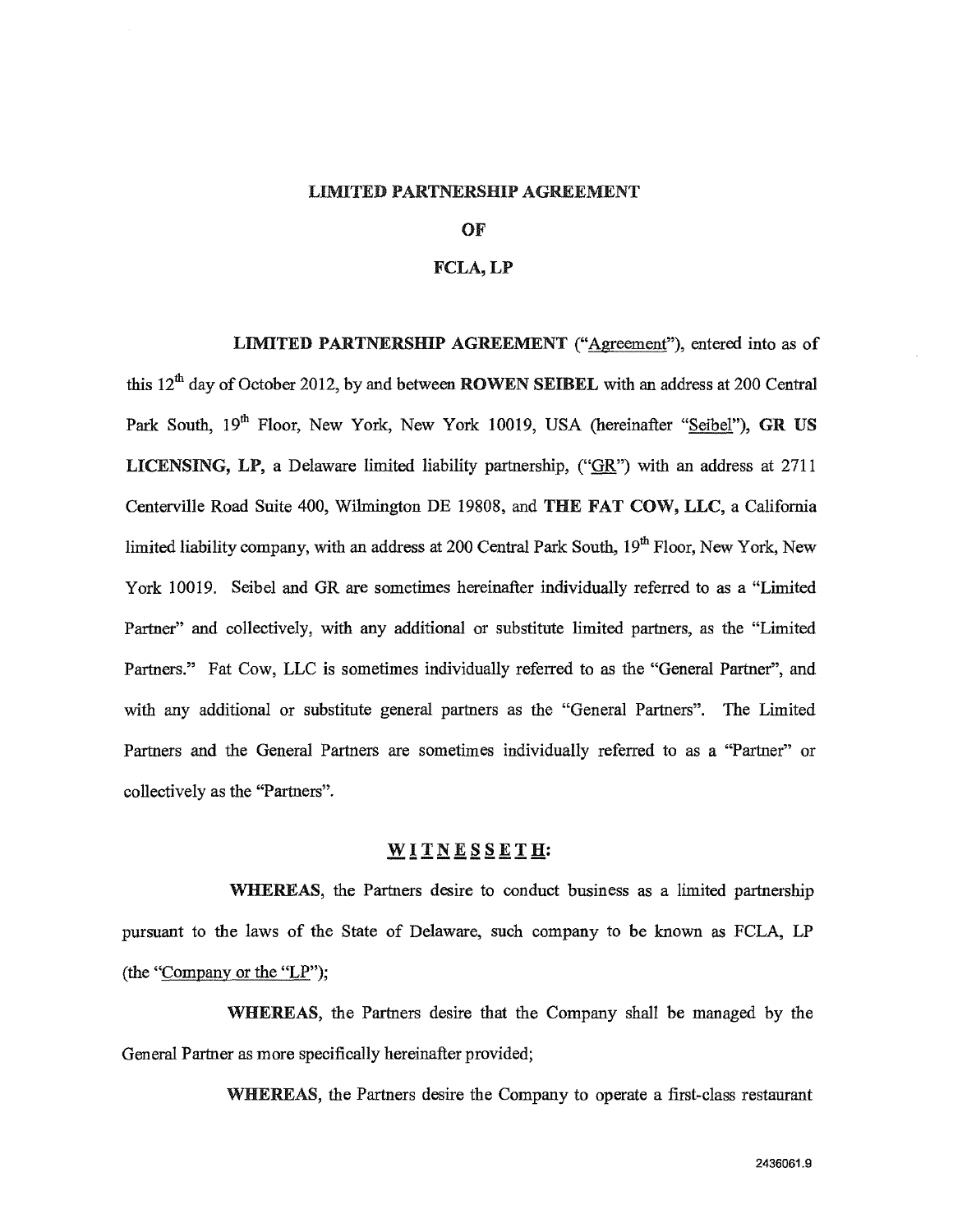known as "Fat Cow" (the "Restaurant") at 189 The Grove Drive, Ste 0-10, Los Angeles, California 90036(the "Location");

WHEREAS, the Partners desire that this Agreement serve as the limited partnership agreement for the Company, the Limited Partners, and the General Partner, setting forth the relative rights, responsibilities, benefits and obligations of each.

**NOW, THEREFORE,** in consideration of the mutual covenants, conditions and representations set forth herein the parties hereto hereby agree as follows:

> 1. **Recitals.** The above recitals are incorporated herein by reference.

**2. Name.** The name of the limited liability company is FCLA, LP. The Company has filed with the Secretary of State of the State of Delaware a Certificate of Limited Partnership for the Company and shall hereafter satisfy all other requirements of the Delaware Revised Uniform Limited Partnership Act, as amended (the "RULPA") with respect to the business and affairs of the LP.

**3. Office.** The principal offices of the Company shall be located at Central Park South, 19<sup>th</sup> Floor, New York, New York 10019, or at such other place or places as the General Partner shall determine.

**4. Business.** The business of the Company (the "Business") shall be to engage in any lawful activity for which a partnership may be organized under the RULPA, including, but not limited to, the following:

(a) To develop, own and operate a first class steakhouse restaurant under the name "Fat Cow", or a variation thereof as determined by the General Partner, at the Location;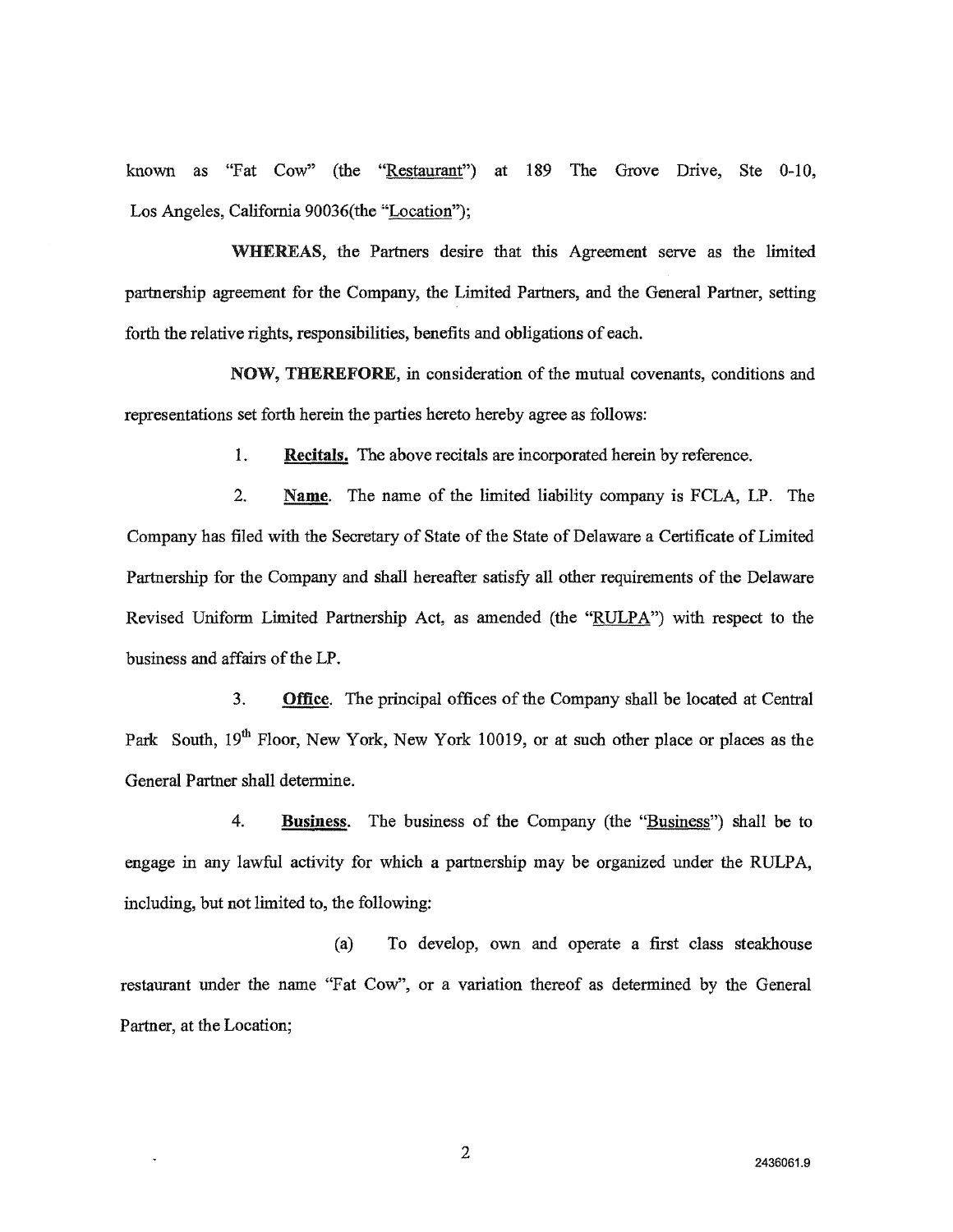(b) To engage in such other activities ancillary to, and in furtherance of, the foregoing business as may be necessary, advisable, or appropriate as hereafter determined by the General Partner, including, but not limited to entering into, performing and carrying out contracts, including joint venture agreements, leases, or take action of any kind necessary to, in connection with, or incidental to, the accomplishment of the foregoing purposes;

(c) from time to time, to do any one or more of the things and acts set forth herein.

**5. Term.** The term of the LP shall continue until terminated as hereinafter provided.

## **6. Contributions to the LP.**

# 6.1 Nature and Amount of Contribution.

(a) GR and Seibel each have made or shall make a cash contribution to the Company of up to One Thousand Dollars (\$1,000) plus such other amount as is set forth in the Company's books and records.

(b) The General Partner shall grant to the Company a non-assignable, non-sublicensable, non-exclusive license to use the mark "Fat Cow" and other related marks in the operation of a first class restaurant in the Grove Area of Los Angeles, California, pursuant to the terms of a License Agreement between the General Partner and the Company upon terms that are mutually agreed to by them.

6.2 Additional Funding. If additional capital is needed by the LP from time to time, as determined by the General Partner, Seibel and GR may make, or cause one of their respective affiliates to make, one or more loans or capital contributions, in equal principal amounts for the needed amount to the LP, as Seibel, GR and the General Partner shall mutually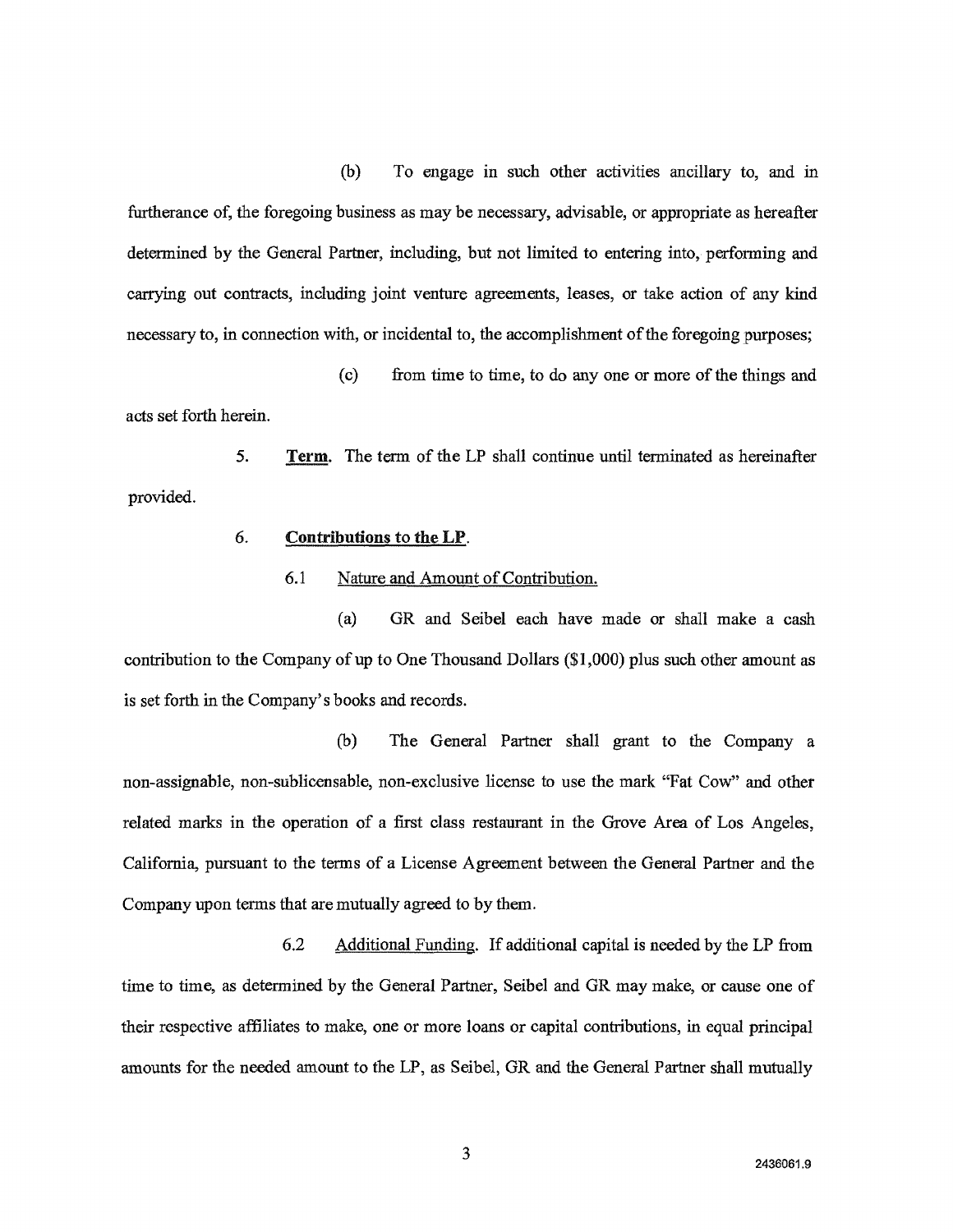determine. Any such loan by Seibel or GR or their respective affiliates is referred to as a "Limited Partner Loan" or collectively as the "Limited Partner Loans". The additional funding by Seibel and GR, or their respective affiliates, shall be used by the LP to fund expenses related to the lease and/or leasehold improvements for the restaurant, renovations of the restaurant facility, acquisition of furniture, fixtures and equipment, and for other start up, operating, and promotional costs and expenses, all as determined by the General Partner.

6.3 General Partner Loans. If additional capital is needed by the LP from time to time, as determined by the General Partner, the General Partner may, subject to the consent of Seibel and GR, elect to make a loan in the needed amount to the LP in such amounts as the General Partner shall determine. Any loan by the General partner is referred to as a "General Partner Loan" or collectively the General Partner Loans".

6.4 Terms of Loans. Each Limited Partner Loan or General Partner Loan, if any, shall bear interest at the rate of the greater of (a) LIBOR plus two percent (LIBOR + 2%) per annum or (b) the lowest applicable federal rate of interest as of the date of such loan. Each Limited Partner Loan or General Partner Loan, if any, shall also be a valid debt of the Company and shall be repaid in full, together with interest thereon, before any distributions (whether from cash flow, Distribution Proceeds or otherwise) are made to any Limited Partner or the General Partner, except that Tax Distributions may be made to the Limited Partners or the General Partner irrespective of whether there are any outstanding Limited Partner Loans or General Partner Loans. Any amounts available to repay any Limited Partner Loan or General Partner Loan shall be paid to the respective lenders of such loans in proportion to the outstanding amounts of each such loan and all repayments shall be applied first to outstanding interest on such loans and then to the outstanding principal balance. Notwithstanding anything to the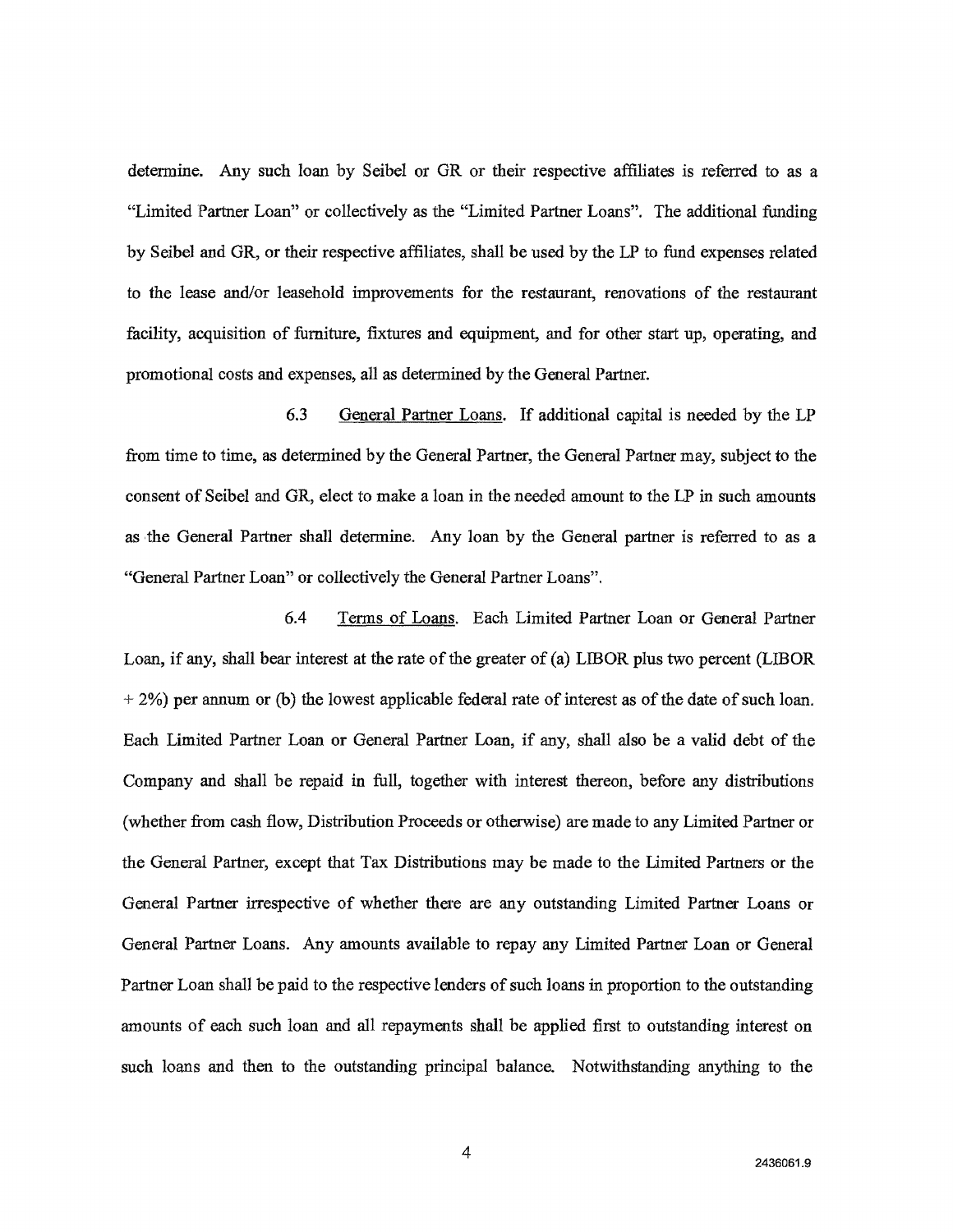contrary contained in this Agreement, the rate of interest payable on any outstanding Limited Partner Loan or General Partner Loan shall never exceed the maximum rate of interest permitted under applicable law. The repayment of any Limited Partner Loans or General Partner Loans and the payment of interest and/or other amount due under such Limited Partner Loans, or General Partner Loans, shall if required by any third-party lender to the Company, which is not affiliated with any Limited Partner or the General Partner (an "Unaffiliated Third-Party Lender"), be subordinate and junior to, and subject to the right of, the payment of indebtedness to such Unaffiliated Third-Party Lender. Any Limited Partner Loan or General Partner Loan, may at the option of the Limited Partner lender or General Partner lender, as applicable, be secured by the assets of the Company, subject to any liens on such assets in existence prior to the making of the Limited Partner Loan or General Partner Loan, provided that the granting of such security shall not cause the Company to be in violation or breach of any agreement to which it is a party. Additionally, any Limited Partner or the General Partner making a secured Limited Partner Loan or General Partner Loan, respectively, shall agree to subordinate the security interest relating to such secured Limited Partner Loan or General Partner Loan to any preexisting or future security interest of any Unaffiliated Third-Party Lender if so required by such Unaffiliated Third-Party Lender and approved by the General Partner.

6.5 Limit of Limited Partner Obligations. The Limited Partners are not obligated to make any contributions other than as previously set forth in this Section 6 of this Agreement.

# 7. **Fiscal Year Limited Partnership Interests; Profits and Losses; Distributions.**

7.1 Fiscal Year. The fiscal year of the LP shall be the calendar year.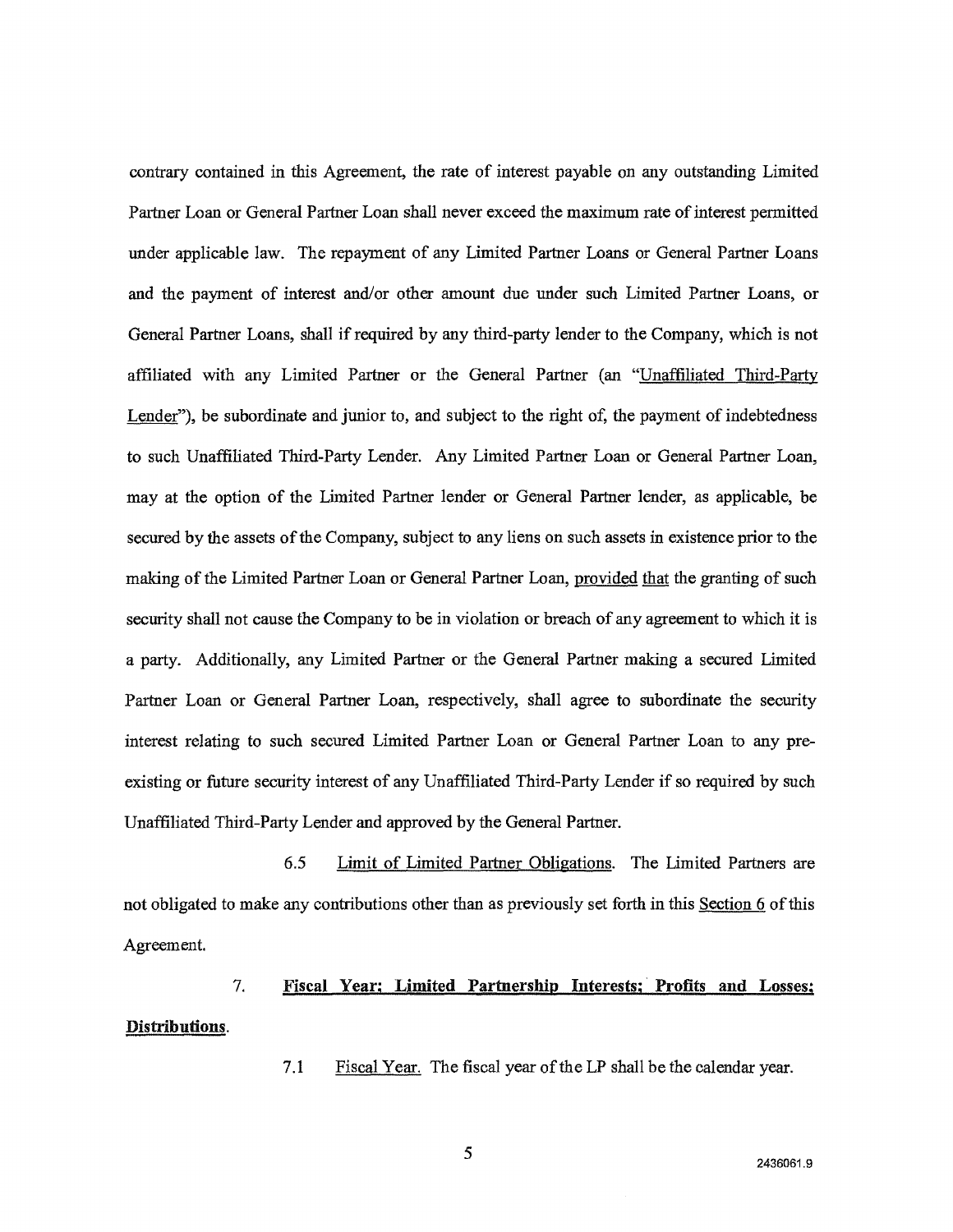7.2 Limited Partnership Interests. The limited partnership interests of the Limited Partners are as follows. All net profits, net losses, credits, deductions and all other items of the LP shall be allocated to, or be borne by, the Limited Partners, and the Limited Partners shall own a limited partnership interest in the LP, in accordance with the following percentages (the "Limited Partnership Interest"):

| Name            | <b>Limited Partnership Interest</b> |
|-----------------|-------------------------------------|
| GR.             | 49%                                 |
| Seihel          | 49%                                 |
| General Partner | 2%                                  |

7.3 Distribution of Net Cash Flow. Distributions of net cash flow of the LP shall be made at such times and in such amounts as the General Partner shall determine. For purposes hereof, net cash flow shall be the net profits or losses of the LP for the fiscal year as determined by the LP's accountants plus there shall be added back to the net profits or losses the amount deducted during such period for depreciation, accrued but unpaid interest and other non-cash charges deducted in determining profits and losses; and there shall be subtracted an amount equal to the total paid during such period for principal amortization, capital improvements and previously accrued but unpaid interest and after the payment of all current debts and liabilities, such reasonable reserves as the General Partner shall determine to be necessary for present operations and/or future contingencies. Subject to Section 7.6 hereof, net cash flow shall, when distributed by the General Partner, be distributed to the Limited Partners and the General Partner in proportion to the Limited Partnership Interest of each.

7.4 Distribution Following Dissolution. The net cash proceeds (hereinafter referred to as "Distribution Proceeds") resulting from the liquidation of the assets of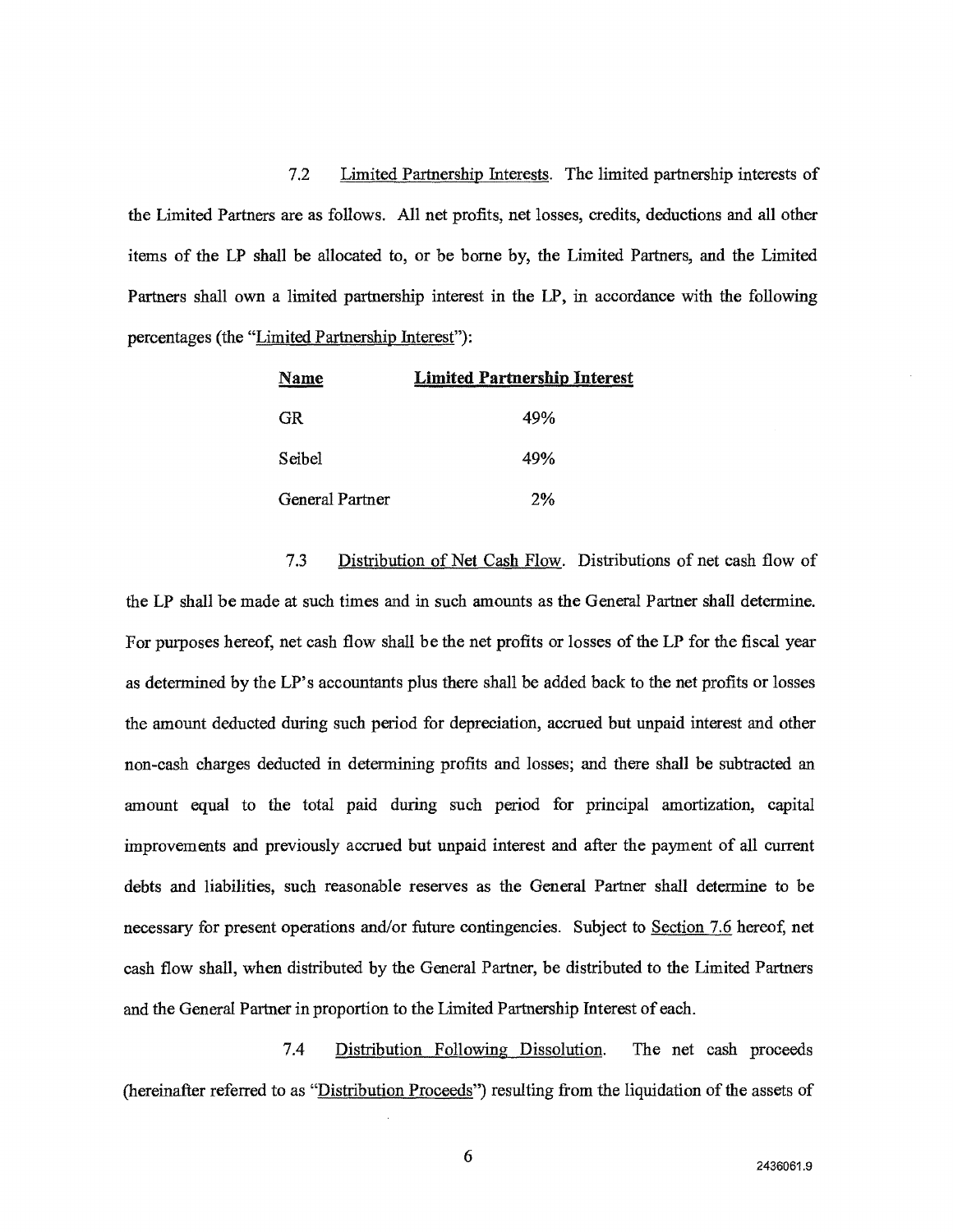the LP following a dissolution thereof, or resulting the sale or other transfer of the Business which are not reinvested or retained by the LP for the continuation of the Business, or resulting from the termination of the Business of the LP, and, after deducting all related expenses, shall be distributed and applied in the following order of priority:

(a) to pay any debts or liabilities of the LP, including, but not limited to, any outstanding loans (together with interest thereon) made to the LP by any Limited Partner or any affiliate of any Limited Partner or General Partner, and all necessary expenses of liquidation, if applicable;

(b) to establish any reserves which the General Partner deems reasonably necessary to provide for any contingent or unforeseen liabilities or obligations of the LP, provided, however, that at the expiration of such period of time as the General Partner deems advisable, the balance of such reserves remaining after the payment of such contingencies shall be distributed to the Limited Partners in accordance with paragraphs (c) and (d) below;

(c) to the General Partner and the Limited Partners, in accordance with, and proportionate to their positive capital account balances (until reduction of the positive capital account balances to zero); and

(d) to the General Partner and the Limited Partners in proportion to the Limited Partnership Interest of each.

7.5 Incorporation of Tax Provision. The Limited Partners incorporate by reference a "qualified income offset" provision as described in Section I.704-1(b)(2)(ii)(d) of the Treasury Regulations and the "minimum gain chargeback" requirement of Section 1.704-2(f) and Section 1.704-2(i)(4) of the Treasury Regulations.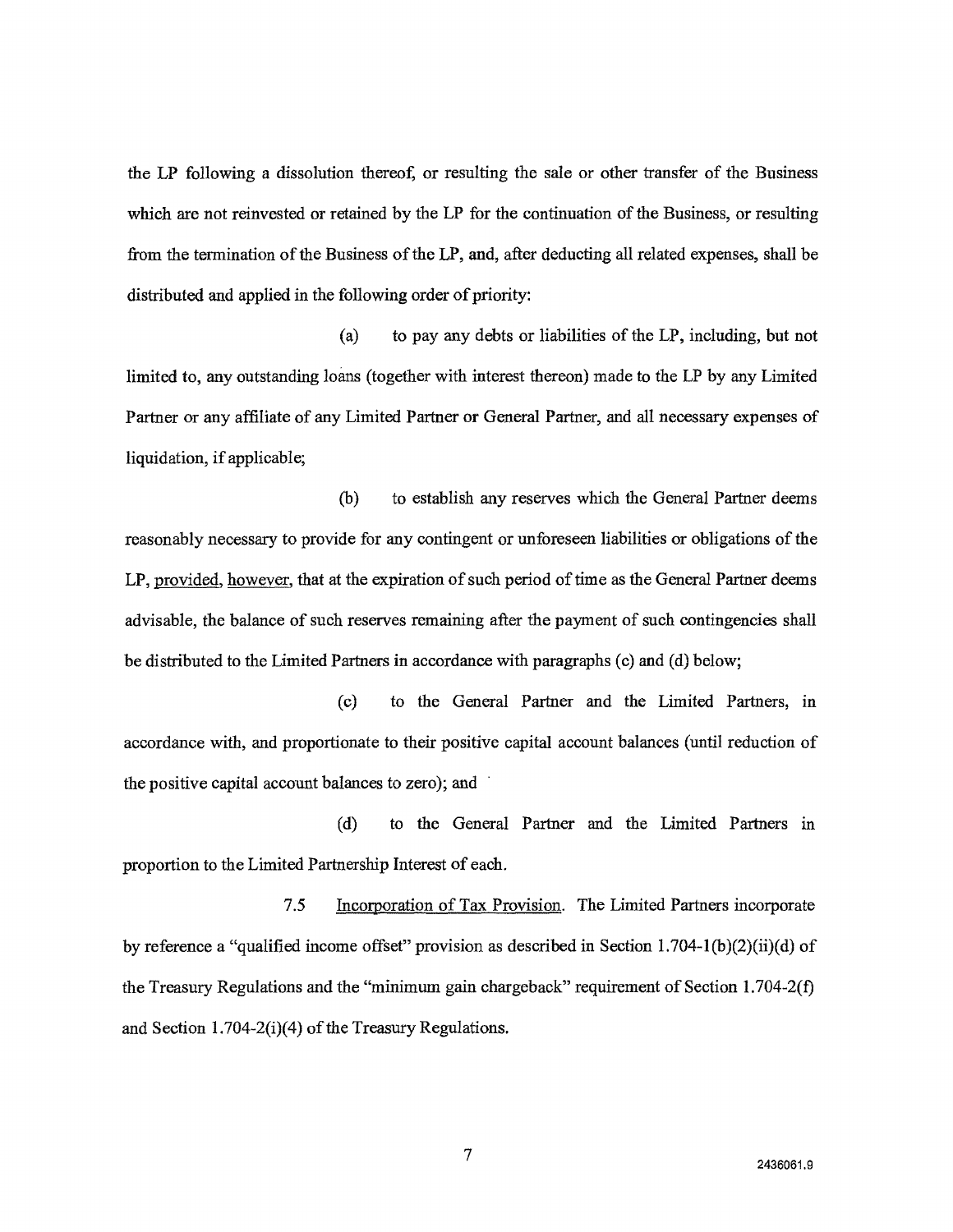7.6 Tax Distribution. For any year that the Company has taxable income, to the extent of available cash on hand on or about March 31 of the subsequent year, the Company shall make distributions to the Limited Partners, if and to the extent necessary, so that the aggregate of all distributions for the most recent year then ended is an amount equal to the tax liability of the General Partner and the Limited Partners arising from the taxable income of the Company for such year assuming for this purpose that the General Partner and each Limited Partner was paying the maximum Federal and California State individual tax rates (where applicable) in effect for such year (the "Tax Distribution"). For purposes of this provision, unless otherwise agreed, all distributions made on or before April 1 of any year shall be deemed to relate to the prior year, and all distributions made after April 1 of any year shall be deemed to be made for the year in which made.

7.7 Allocation of Profits and Losses. All net profits (income less expenses) of the LP, for each year, shall be allocated to the General Partner and the Limited Partners (a) in the same proportion that each has been allocated net losses, until the cumulative net profits allocated for all periods are equal to any cumulative net losses allocated for all periods, then (b) pro rata in accordance with the relative Limited Partnership Interests of the General Partner and each Limited Partner. In the event of a year in which there are no net profits, but there are net losses, then the net losses shall be allocated to the Limited Partners pro rata in accordance with each Limited Partner's Limited Partnership Interest, provided however, that to the extent net profits have been allocated for any year, net losses shall first be allocated to the General Partner and the Limited Partners in proportion to, and to the extent of, any net profits so allocated to the General Partner and the Limited Partner for all such years in reverse order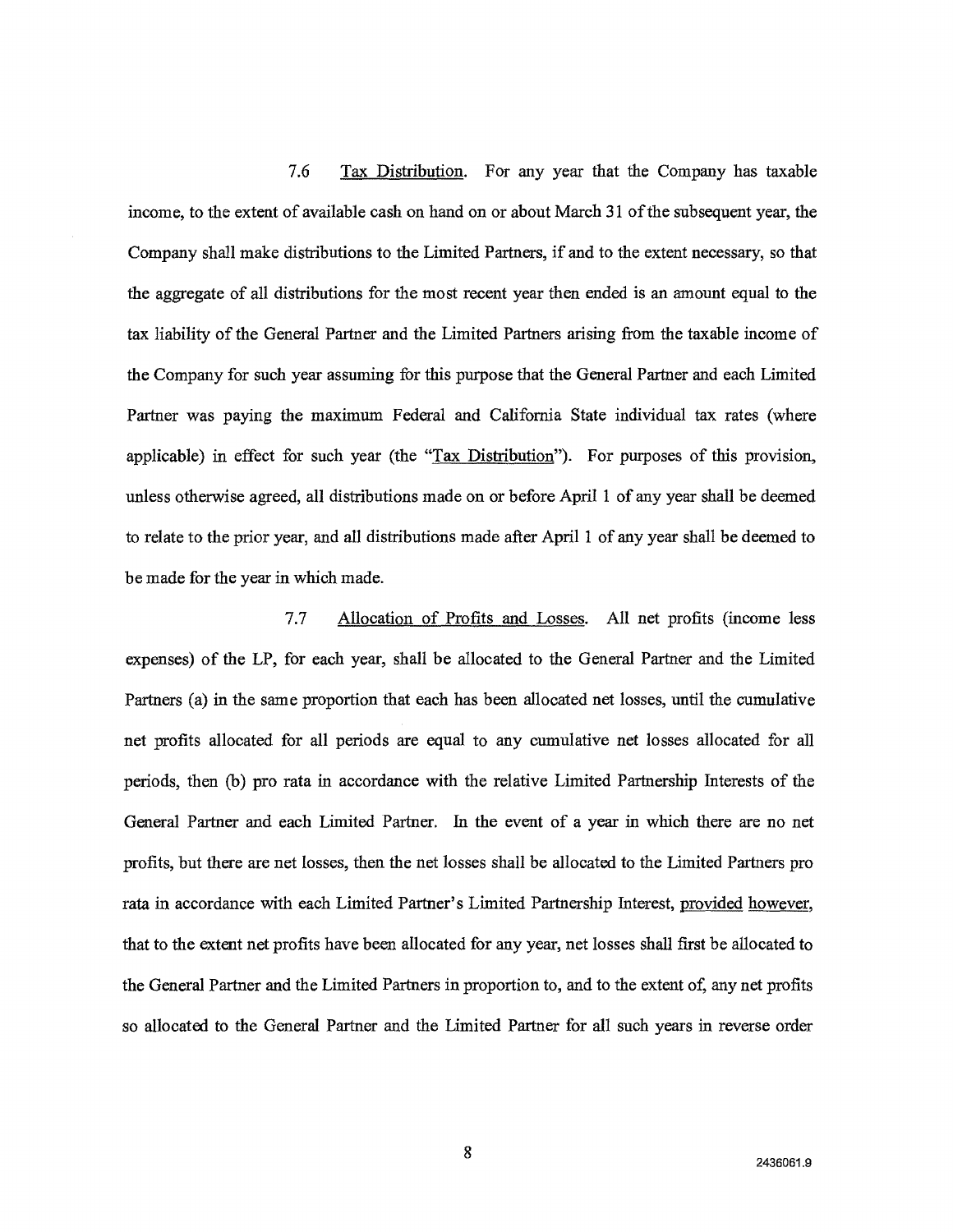than the net profits were allocated, i.e. in proportion to, and to the extent of, the most recent net profits allocated to the General Partner and the Limited Partners.

7.8 Tax Matters Partners. Notwithstanding anything contained herein to the contrary, the General Partner is hereby authorized to act as the "Tax Matters Partner" of the Company as that term is defined in Section 6231(a)(7) of the Code and in such regulations as may be promulgated pursuant thereto, and to take such action and exercise such rights, powers and duties as "Tax Matters Partner" of the Company as contemplated by the Code (all at the cost and expense of the Company), including, without limitation, keeping all Partners informed of, and forwarding copies of, notices with respect to all administrative and judicial proceedings for the adjustment at the Company level of Company items; consenting to extensions relating to the tax returns filed for the Company; participating in administrative and judicial proceedings, including appeals, relating to the Company's tax returns or its tax liabilities; and entering into settlement agreements with respect to tax proceedings involving the Company's tax returns which will bind those Partners who are parties to this Agreement.

### 8. **Management.**

8.1 Generally. Subject to the balance of this Section 8, the full and exclusive right, power and authority to manage all of the affairs and the business of the Company, with all the rights and powers generally conferred by law, or necessary, advisable or consistent in connection therewith shall be vested in the General Partner as hereinafter set forth.

8.2 General Partner. Fat Cow, LLC, a California limited liability company, shall be the General Partner. At all times during the term of this Agreement the management of the General Partner shall be controlled by GR and Seibel or in the event of the death, disability (so as to make such person incapable of performing his management functions),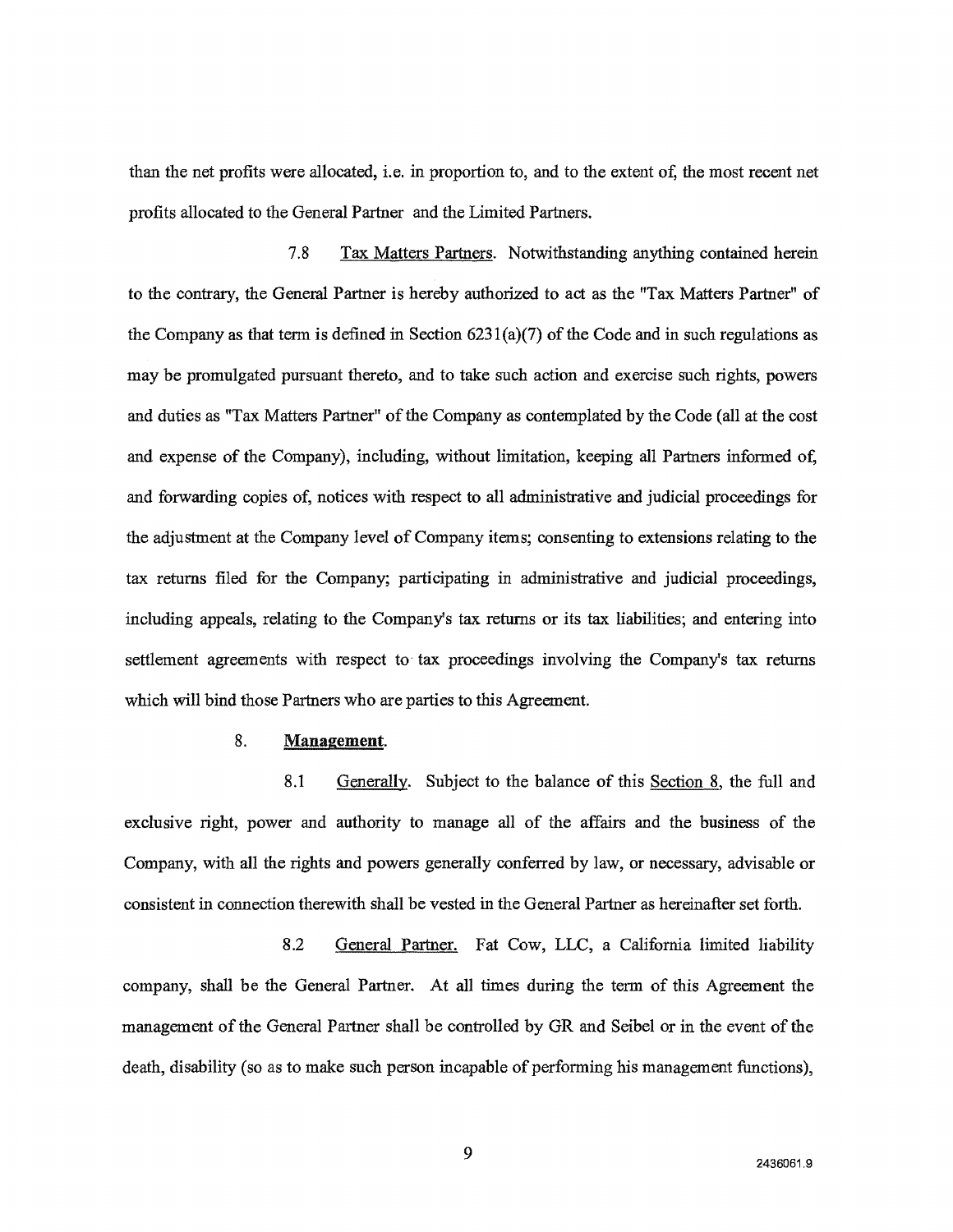resignation or removal of GR or Seibel, such substitute person who is unanimously approved by the Limited Partners.

## 8.3 Reasonable Efforts.

(a) The General Partner, Seibel and Gordon Ramsay ("Ramsay"), and any other member or manager of the General Partner if any, in their capacity as members and/or managers of the General Partner, shall devote such time and effort to the Company as they deem necessary and reasonable in their discretion to carry out or cause to be carried out, the General Partner's responsibilities consistent with the terms of this Agreement.

(b) The provisions of Section 8.3(a) notwithstanding, Ramsay shall during the first two (2) years following the opening of the Company's Restaurant at the Location make at least one (1) personal appearance at such Restaurant each year, and for avoidance of doubt Ramsay shall have no other specific time commitment to the Company's Business.

#### 8.4 Authorized Persons.

(a) The General Partner may, from time to time, designate one (1) or more individuals to be officers of the Company or to hold certain business titles (any individual who is appointed to hold a business title is referred to herein as an "Officer"). An Officer need not be a Partner of the Company. An Officer shall serve in such office(s) until resignation or removal by the General Partner. Any Officer so designated shall have such authority and perform such duties as the General Partner, from time to time, may delegate to such individual. An Officer shall hold office for the term for which such Officer is designated and until his successor shall be duly designated and shall qualify, or until his death, resignation or removal by the General Partner, or as otherwise provided in this Agreement. Any individual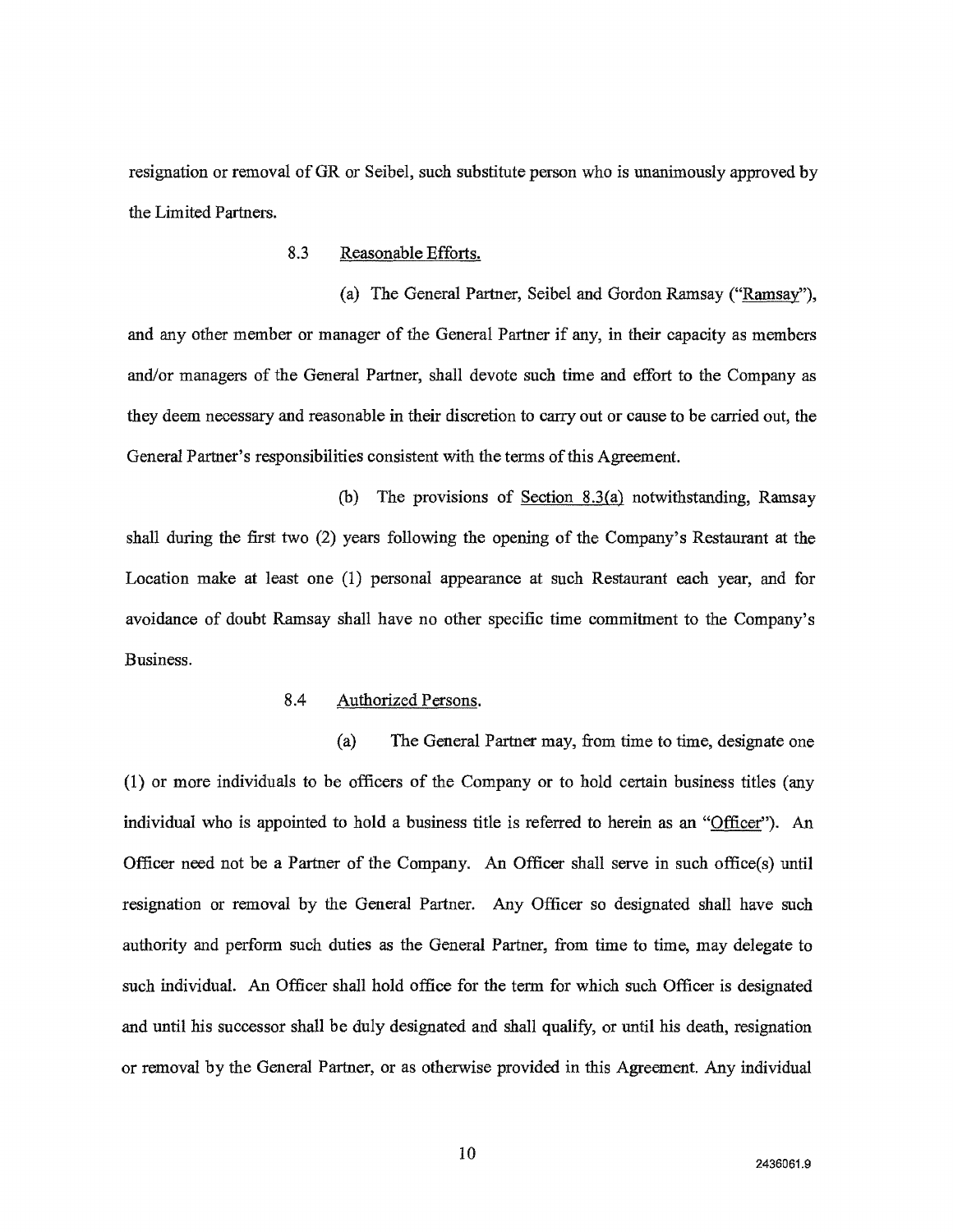may hold any number of offices. No Officer will have any rights or powers beyond the rights and powers granted to such Officer in this Agreement or by the General Partner.

(b) Any Officer of the Company shall have the fight, power and authority to transact business in the name of the Company or to act for or on behalf of or to bind the Company within the scope of authority delegated by the General Partner to such Officer. With respect to such matters, third parties dealing with the Company may rely conclusively upon any certificate of any Officer to the effect that such Officer is acting on behalf of the Company.

(d) The General Partner may remove any Officer, for any reason or for no reason, at any time.

8.5 General Partner Responsibilities. In furtherance of Section 8.1, but not in limitation thereof, the General Partner shall have the following powers and be permitted to take the following actions on behalf of the LP:

(a) acquire, own, seek permits and approvals, manage, improve, operate, construct, rehabilitate, finance, lease, sell, transfer, exchange or otherwise deal with the Business;

(b) to employ or contract with and to oversee the activities of the parties serving as agents, contractors or employees of the Company;

(c) to enter into contracts of any kind, including contracts with affiliates of the General Partner or its members or managers, provided the same contain arm's length terms;

(d) to permit the Company to enter into any contract of insurance which the General Partner deems necessary and proper for the protection of the Company;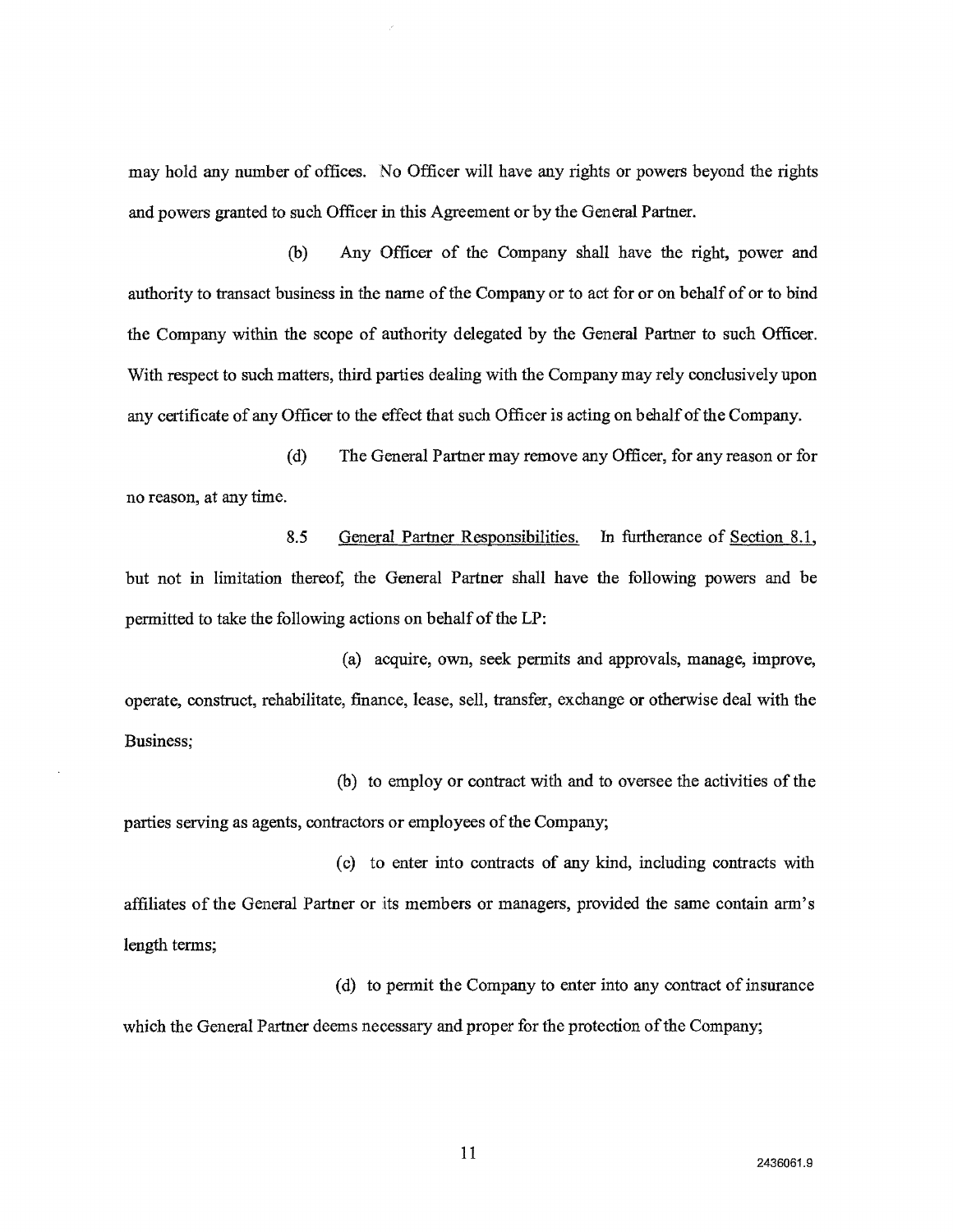(e) to borrow money for the benefit of the Company upon such terms and conditions as it deems advisable and proper, including indebtedness other than in the ordinary course of its business, provided that no financing obtained by the Company shall impose personal liability on a Limited Partner without his consent, which consent may be withheld or given in the absolute discretion of such Limited Partner;

(f) to finance, refinance, recast, consolidate, modify, renew or extend Company obligations;

(g) to employ attorneys, auditors and accountants and depositories and to grant powers of attorney;

(h) to extend, and otherwise modify, amend or otherwise act with respect to Company matters as the General Partner deems advisable or proper in the interests of the Company and not inconsistent with the terms hereof;

(i) to permit the Company to employ persons in the operation and management of the administration of the Company, on such terms as the General Partner deems appropriate;

(j) to make appropriate elections permitted under any applicable

tax law; and

(k) to change the principal office of the Company.

(1) to approve the sale, lease, or other transfer of all or substantially all of the assets of the LP, and, further, to take any action, or inaction, whatsoever, with respect to the Property;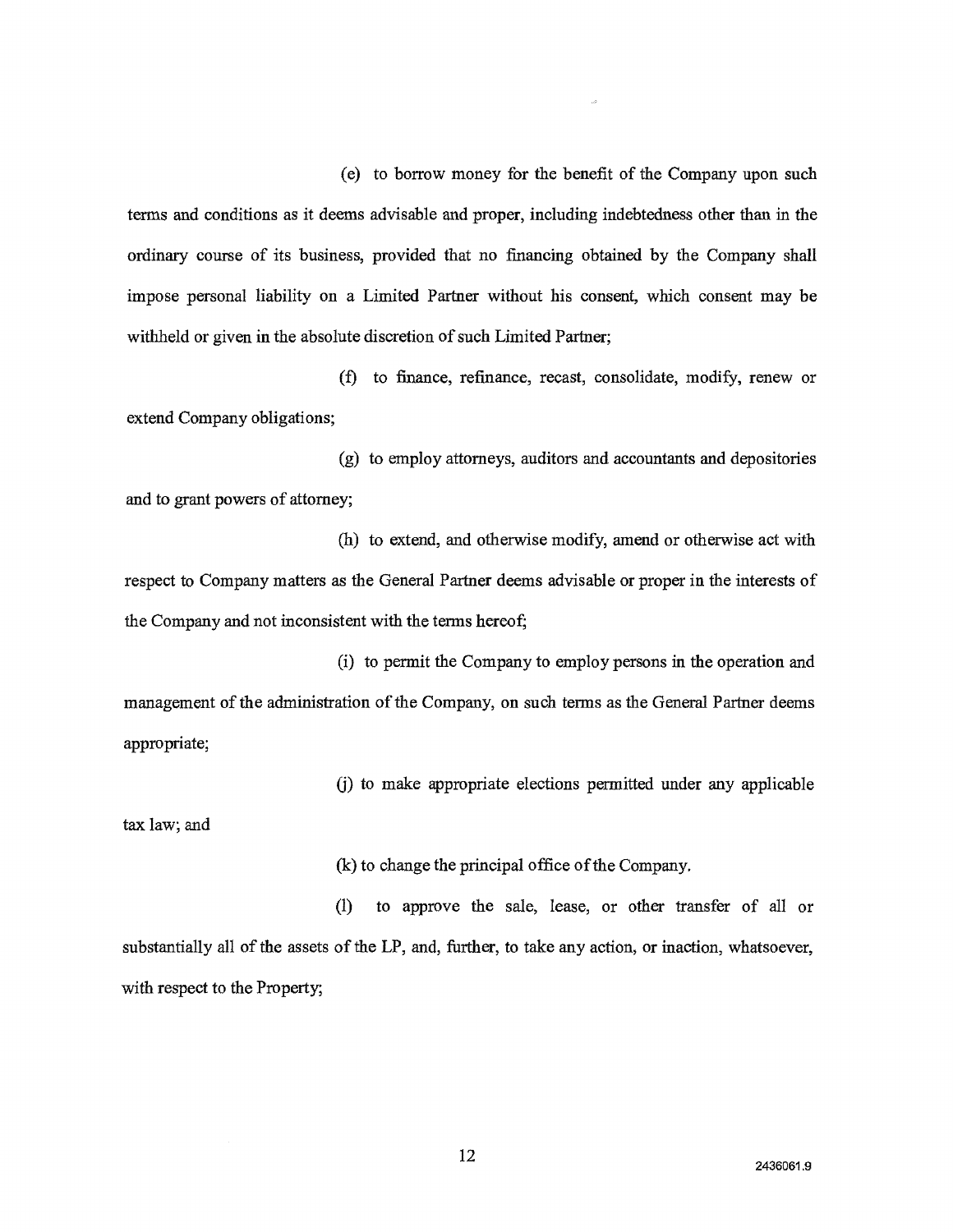(m) to approve a merger or consolidation of the Company with or into another entity including, but not limited to, another limited partnership or foreign limited partnership or any other entity;

(n) to adopt, amend, restate or revoke the Certificate of Limited Partnership of the LP or this Agreement, subject to the provisions of Section 15.4 hereof,; and

(o) to approve the dissolution of the LP in accordance with Section 701 of the RULPA.

8.6 General Partner as Agent. It is acknowledged that the General Partner may act as an agent of the LP for the purpose of its Business, and the acts of the General Partner, including the execution in the name of the Company of any instrument, for apparently carrying on in the usual way the business of the LP, binds the LP, unless the General Partner has in fact no authority to act for the Company in the particular matter.

8.7 Term. The General Partner of the Company is being selected in accordance with the terms hereof. The General Partner shall hold office indefinitely from and after the date hereof unless it shall sooner resign or be removed pursuant to Section 8.8.

8.8 Replacement and Removal of General Partner. In the event the General Partner shall cease to be the General Partner for any reason, including dissolution, its replacement shall be designated by a majority-in-interest of the Limited Partnership Interests. Notwithstanding the foregoing, or anything contained in the RULPA, the General Partner can be removed on the demand of the Limited Partners owning all of the Limited Partnership Interests. In the event of the foregoing, the removed General Partner shall be replaced by such person or entity designated by the Limited Partners owning a majority in-interest of the Limited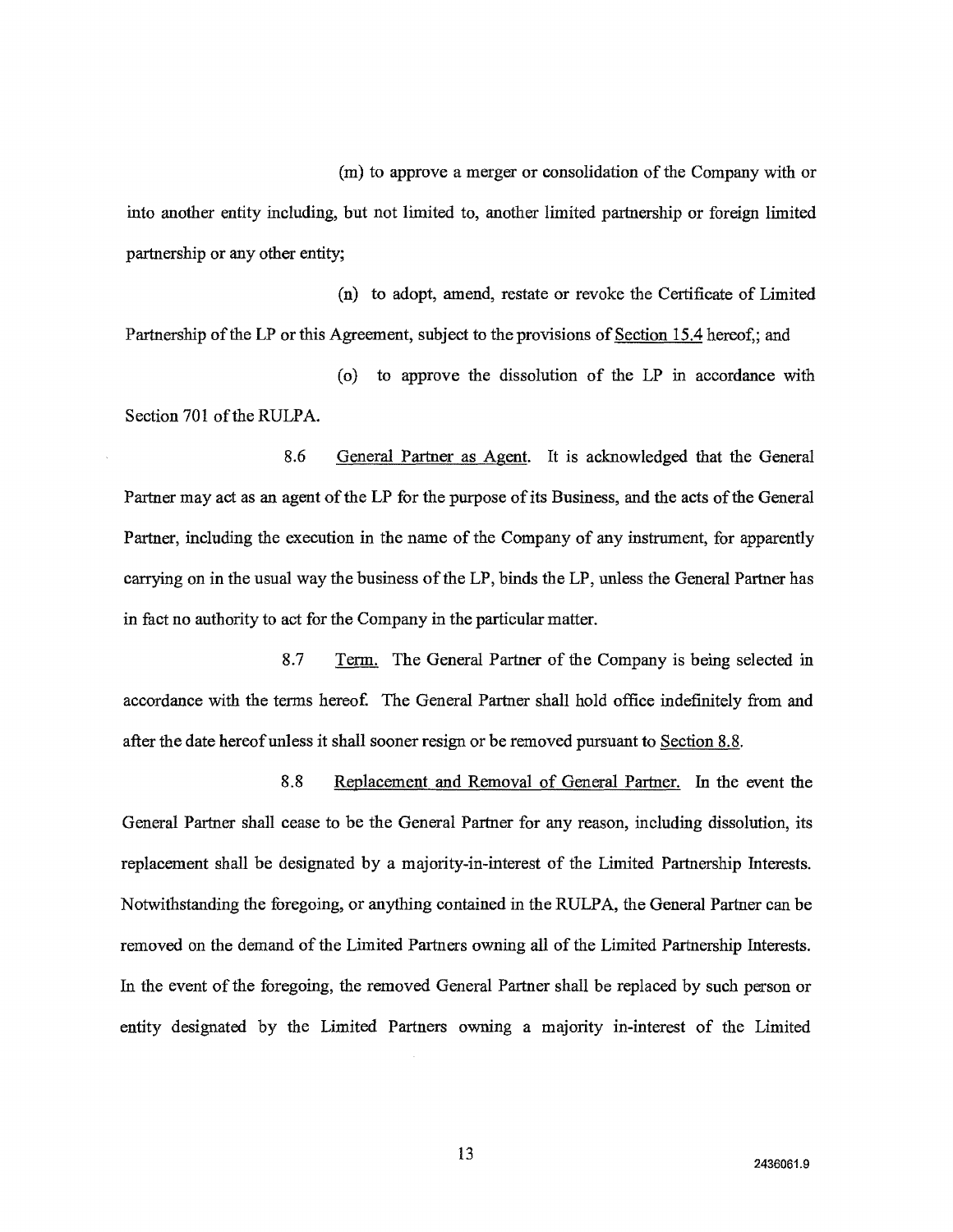Partnership Interests. Any replacement General Partner must agree to be bound by the terms of this Agreement.

8.9 Annual Meetings. Each of the Limited Partners hereby agrees that there shall be no required annual meetings of the Limited Partners.

8.10 General Partner Liability. The General Partner shall not be liable, responsible or accountable in damages to the Company or to any of the Limited Partners for any errors in judgment or for any act or omission performed or omitted by it in good faith pursuant to the authority granted by this Agreement, other than acts of fraud, bad faith or willful misconduct. The doing of an act or the failure to do any act by the General Partner, resulting in loss or damage to the Company, if done pursuant to advice of legal or accounting counsel employed on behalf of the Company, shall not subject the General Partner to any liability to the Limited Partners or to the Company.

# 9. **Books and Records.**

9.1 Generally. Proper accounting records of all LP business shall be kept by the LP's accountant and shall remain open to inspection of any of the Limited Partners, or their designees or legal representatives, at all reasonable times. At the end of each calendar year, a complete accounting of the affairs of the LP shall be furnished to each Limited Partner by the LP's accountant, together with such appropriate information as may be required by each Limited Partner for the purpose of preparing his, her or its income tax return for that year (the "Annual Statement") within ninety (90) days of the end of the Company's fiscal year. All matters of accounting for which there is no provision in this Agreement are to be governed by generally accepted principles of accounting applied on a consistent basis. The General Partner shall appoint the Company's accountant.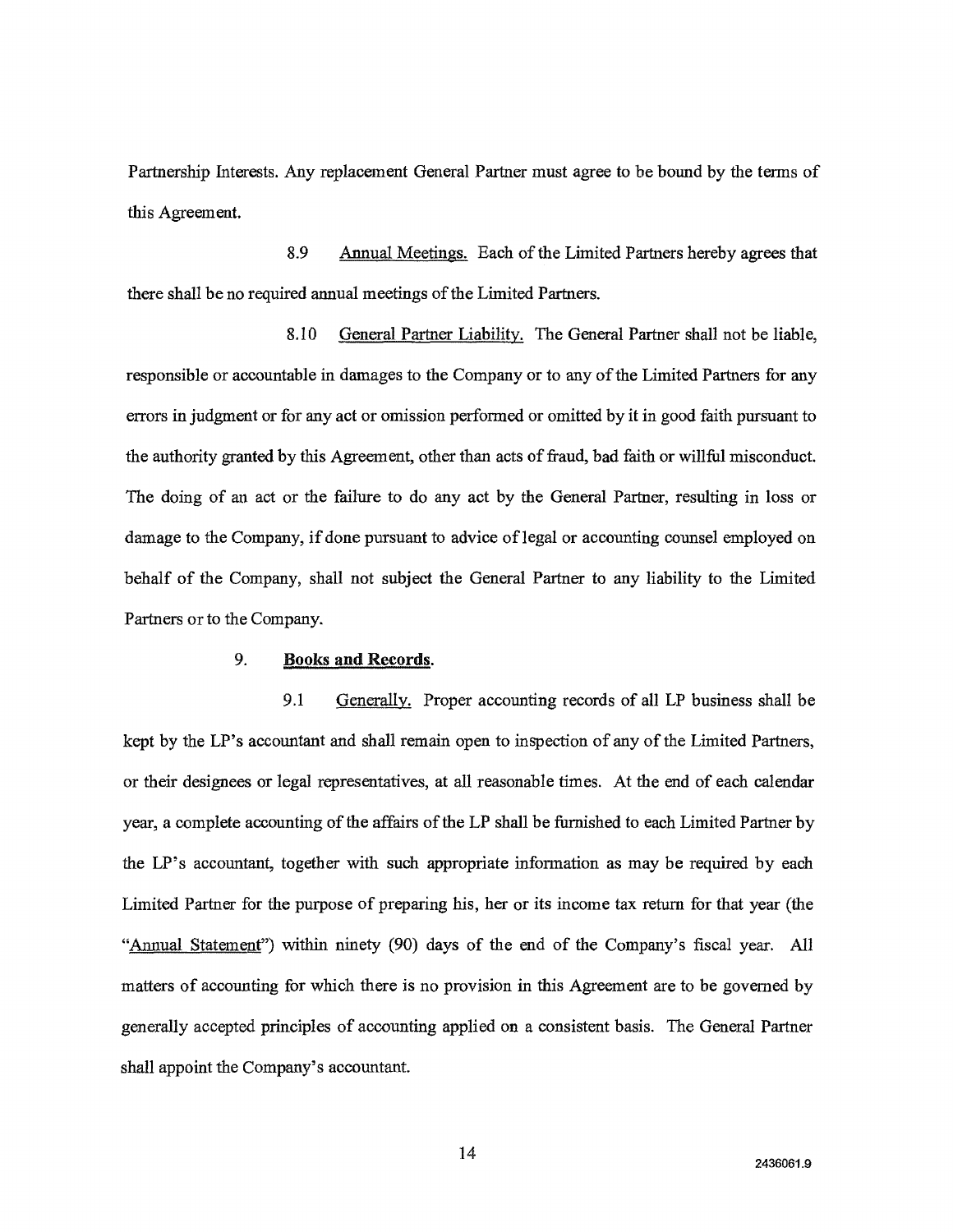9.2 Location. The books and records of the LP shall be kept at a principal place of business of the LP, or in such other place as designated by General Partner, provided that the LP's accountant may maintain copies of the LP's financial and accounting records.

9.3 Transfer and Internal Revenue Code. In the event of (i) a transfer of any interest in the LP, or (ii) any other circumstance in which an election under Section 754 of the Internal Revenue Code, as amended, may be appropriate, the transferee shall have the right to cause the LP to make the election permitted by Section 754 of the Internal Revenue Code, as amended, provided that such election shall be allowable at the time and provided further there is no detriment to the other Limited Partners.

#### 10. **Transfer of Limited Partner's Interest,**

#### 10.1 Inter-Vivos Transfers.

(a) No Limited Partner shall, without the written consent of the General Partner, sell, assign, transfer, gift, pledge, mortgage or otherwise encumber his, her or its interest in this LP or in its assets or enter into any agreement of any kind that would result in any person, firm, corporation or other entity becoming interested with any Limited Partner in the Company (collectively, the "Disposition"), except as provided in this Section 10.

(b) GR and Seibel may each transfer its or his interest in the LP to an entity which is, and at all times while such entity is a Limited Partner, controlled by Ramsay and by Seibel, respectively (a "Controlled Entity"), and GR may also transfer its interest in the LP to Ramsay. Additionally, such Controlled Entity or Ramsay, as applicable, may re-transfer such interest to another Controlled Entity of Ramsay or Seibel, as applicable, or re-transfer such interest back to OR or Seibel, as applicable, without application of Section 10.1(d).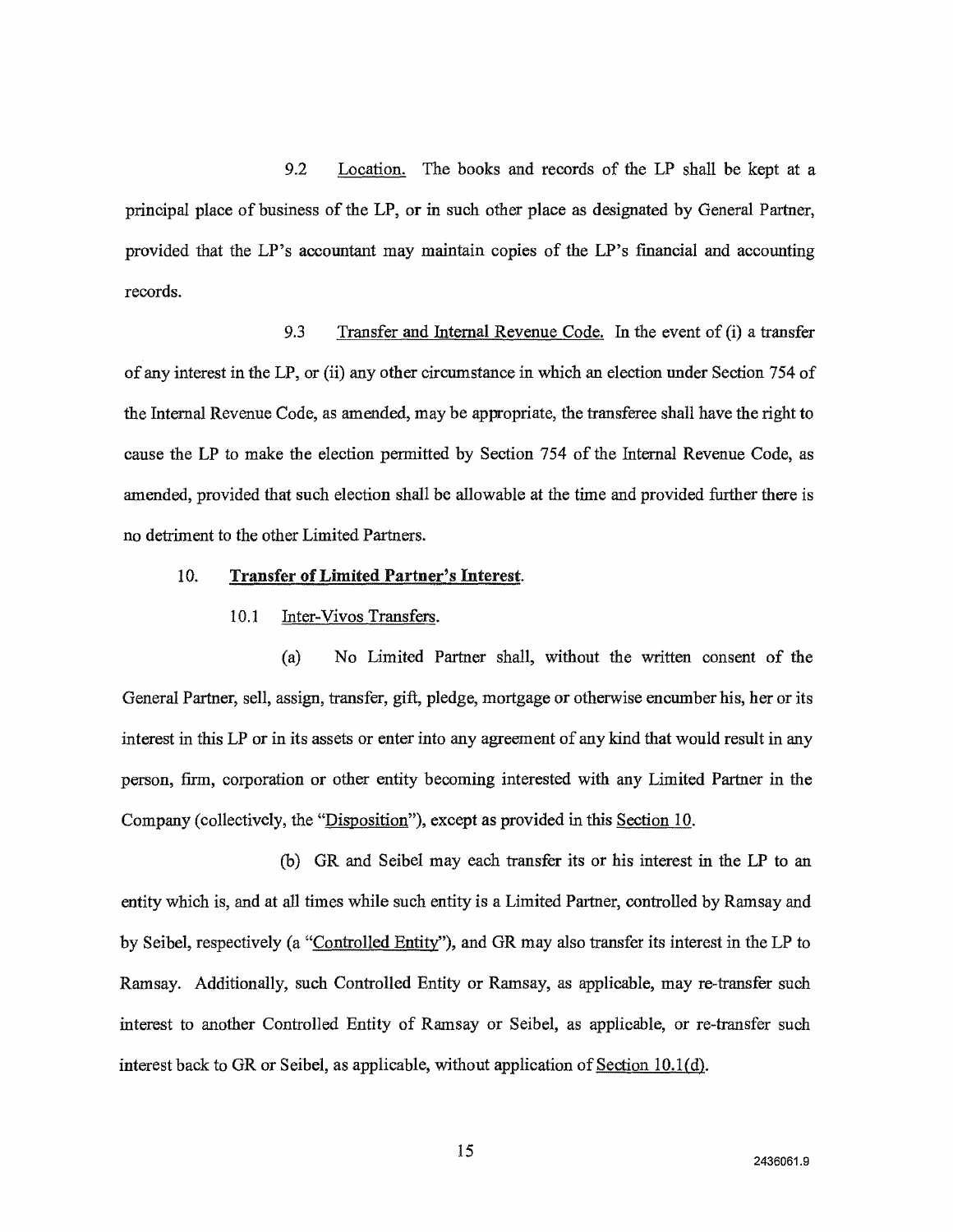(c) Any Limited Partner may transfer the economic rights to his, her or its interest in the LP (i.e. the right to such Limited Partner's share of the net profits and losses of the LP and the right to receive distributions from the LP) to (i) his parent, spouse, sibling, children or grandchildren, (ii) a spouse of either a child or grandchild, (iii) any entity controlled by the Limited Partner, (iv) if the Limited Partner is an entity, to such entity's equity holders or an equity holder's parent, spouse, sibling, children or grandchildren and/or a spouse of an equity holder's child or grandchild, and/or (v) a trust for the benefit (exclusively) of any of the foregoing (the "Permitted Transferees"), upon the condition, however, that the transferor shall remain liable with respect to all obligations created or referred to under the terms of this Agreement. The transfer of economic rights to any Permitted Transferee as provided for above does not create or grant any other rights (except such transferred economic rights) or obligations of limited partnership in the LP hereunder to the Permitted Transferee, and, further, under no circumstances shall any Permitted Transferee be considered a Limited Partner of the LP for the purposes of this Agreement.

10.2 Death of a Limited Partner. Notwithstanding any other provision of this Section 10, but subject to Section 11, if a Limited Partner, or a person holding an interest in a Limited Partner, dies, dissolves, or is adjudged by a court of competent jurisdiction to be incompetent to manage such person's person or property, such person's executor, administrator, guardian, conservator, or other legal representative may exercise all such person's rights relative to the LP, if any, for the purpose of settling his estate or administrating his or its property. Such representative shall have the right to effect a Disposition of the affected person's Limited Partnership Interest in the LP and/or in the Limited Partner to (a) the affected person's parents, spouse, siblings, children, grandchildren and/or spouse of a sibling, child or grandchild, (b) if the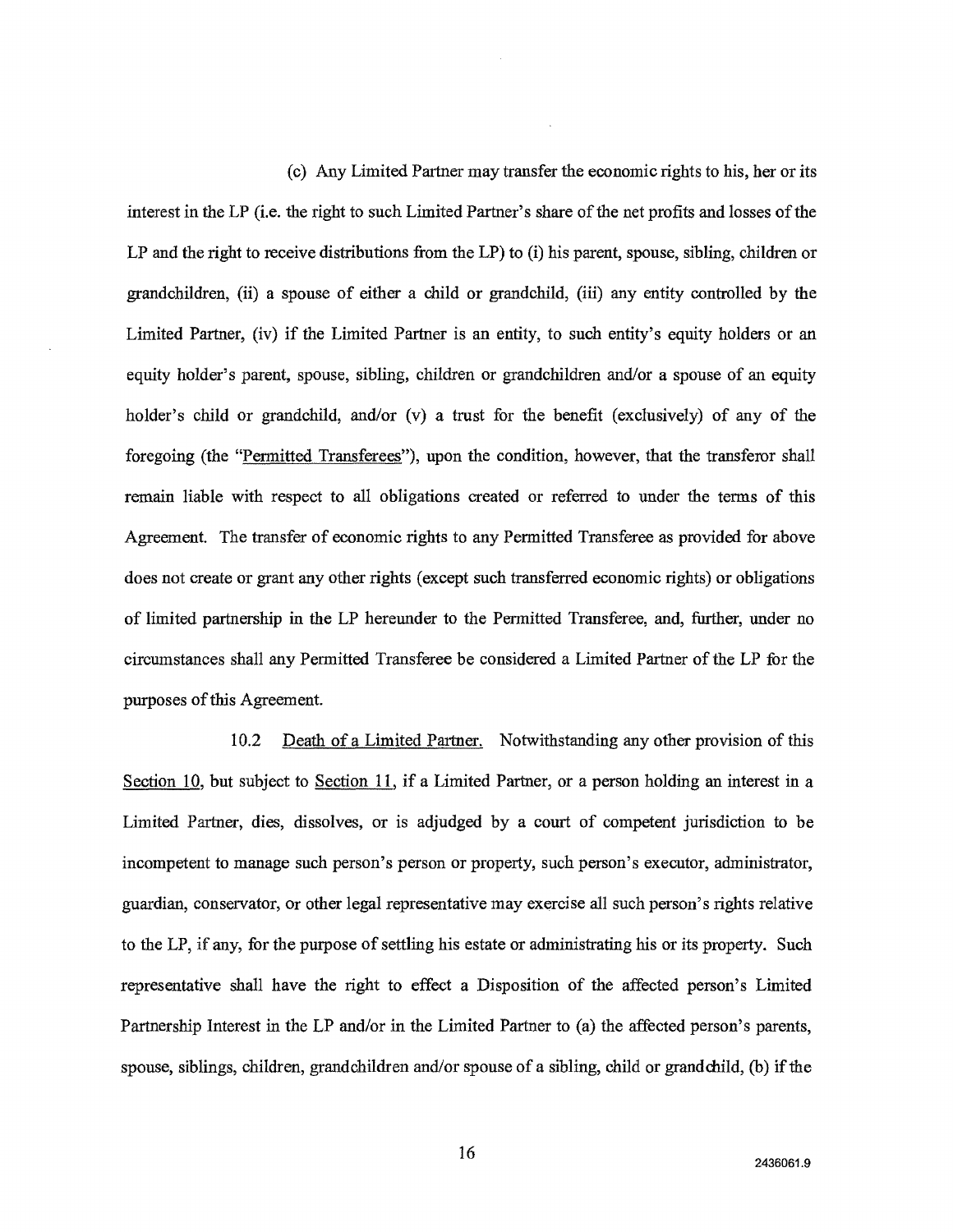Limited Partner is an entity, to such entity's equity holders or an equity holder's parent, spouse, sibling, children or grandchildren and/or a spouse or an equity holder's spouse, or grandchild, and/or (c) a trust for the benefit (exclusively) of any of the foregoing (each a "Family Member"). The affected person's interest in the LP and/or in the Limited Partner may not be transferred to any other party except in the same manner as set forth in Section 10.1(c) except that reference to "Selling Limited Partner" shall mean the representative of the affected person.

# **11. Option to Purchase of Limited Partnership Interest Upon Death or Incompetency of Limited Partner.**

11.1 Purchase Option. In the event of the death (or if an entity, the dissolution of such entity) or incompetency of a Limited Partner (referred to in each case as a "Deceased Limited Partner"), the Remaining Limited Partners and the Company shall have the option to purchase from the estate or legal representative of the Deceased Limited Partner all or a part of the Limited Partnership Interest owned by the Deceased Limited Partner at the time of death or incompetency, at the Valuation Price calculated pursuant to, and upon the terms set forth in, Sections 11.2 and **11.3,** as follows:

(a) Upon the appointment of the legal representative (the "Legal Representative") of a Deceased Limited Partner, the Legal Representative shall give notice of that fact to the General Partner and the Remaining Limited Partners (the "Notice of Appointment").

(b) (i) Each Remaining Limited Partner, upon written Exercise Notice given to the Legal Representative of the Deceased Limited Partner, the other Remaining Limited Partners and the General Partner within thirty (30) days after receipt by the Remaining Limited Partner of the Notice of Appointment, shall be entitled to purchase, on a pro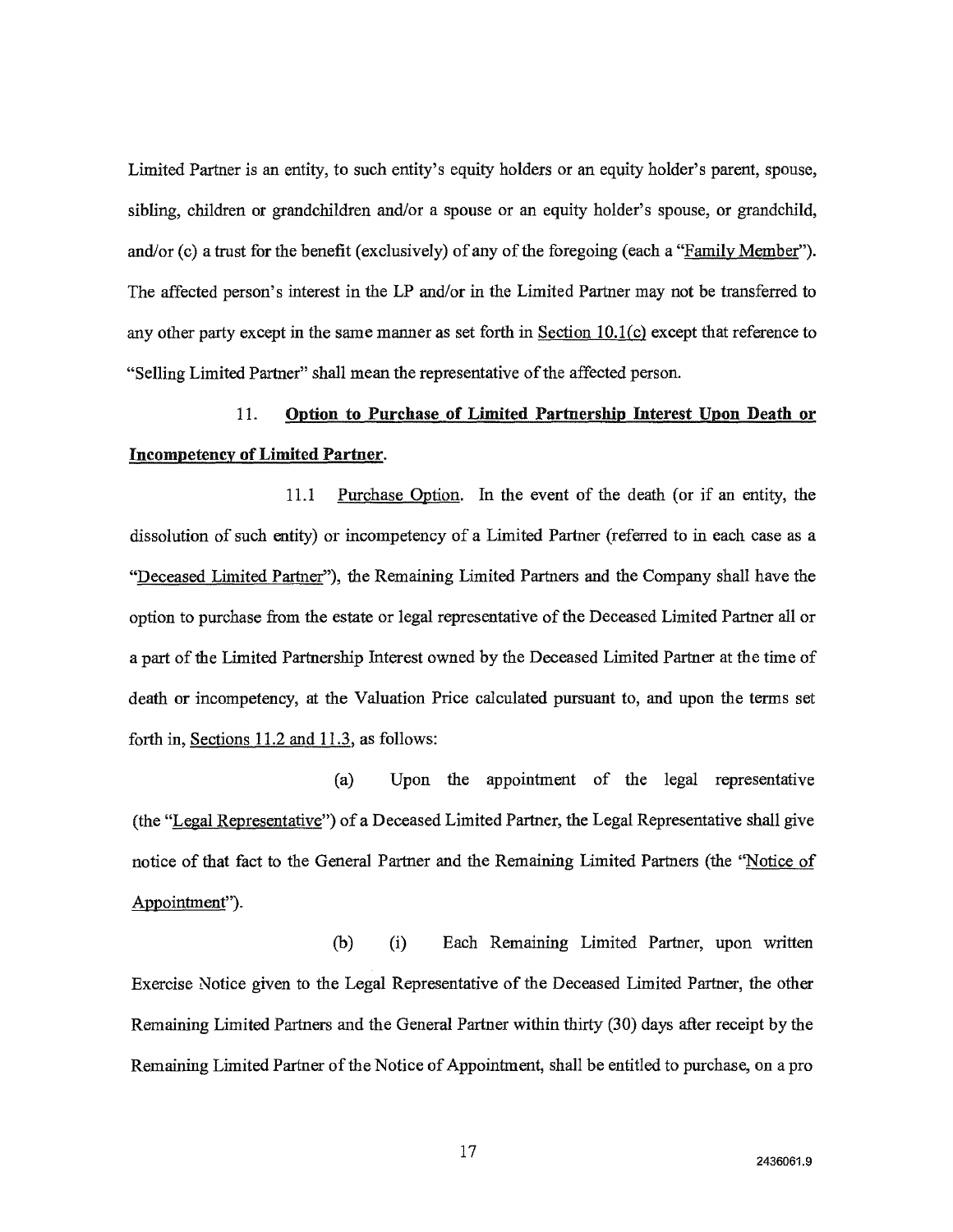rata basis, all or any portion of the Deceased Limited Partner's Limited Partnership Interest. In the event, however, that any Non-Purchasing Limited Partner shall elect not to acquire all or any part of his or its pro rata portion of the Deceased Limited Partner's Limited Partnership Interest or fails to give timely the requisite Exercise Notice set forth herein, then, the other Remaining Limited Partner shall have the right to purchase, on a pro rata basis among all such other Remaining Limited Partners, all or any part of that portion of the Deceased Limited Partner's Limited Partnership Interest allocated to the Non-Purchasing Limited Partner which the Non-Purchasing Limited Partner elected not to acquire, which right shall be exercised by a Remaining Limited Partner's indication of its desire to do so in a Second Exercise Notice given to each of the Legal Representative of the Deceased Limited Partner, the other Remaining Limited Partners and the Company within 45 days after receipt of the Notice of Appointment. Such Second Exercise Notice shall specify the Remaining Limited Partner's desire to purchase up to a specified amount of the Deceased Limited Partner's Limited Partnership Interest. Any Remaining Limited Partner who so indicates such desire in the Second Exercise Notice shall be entitled to purchase such additional Deceased Limited Partner's Limited Partnership Interest, subject to any pro rata rights of other Remaining Limited Partners.

(ii) The Company shall be entitled to purchase all, but not less than all, of the Deceased Partner's Limited Partnership Interest, if any, not purchased by the Remaining Limited Partners pursuant to Section  $11.1(b)(i)$  above, upon written notice, given no later than sixty (60) days following its receipt of the Notice of Appointment, to the Legal Representative of the Deceased Limited Partner and each of the Remaining Limited Partners who timely executed and delivered an Exercise Notice. The decision of the Company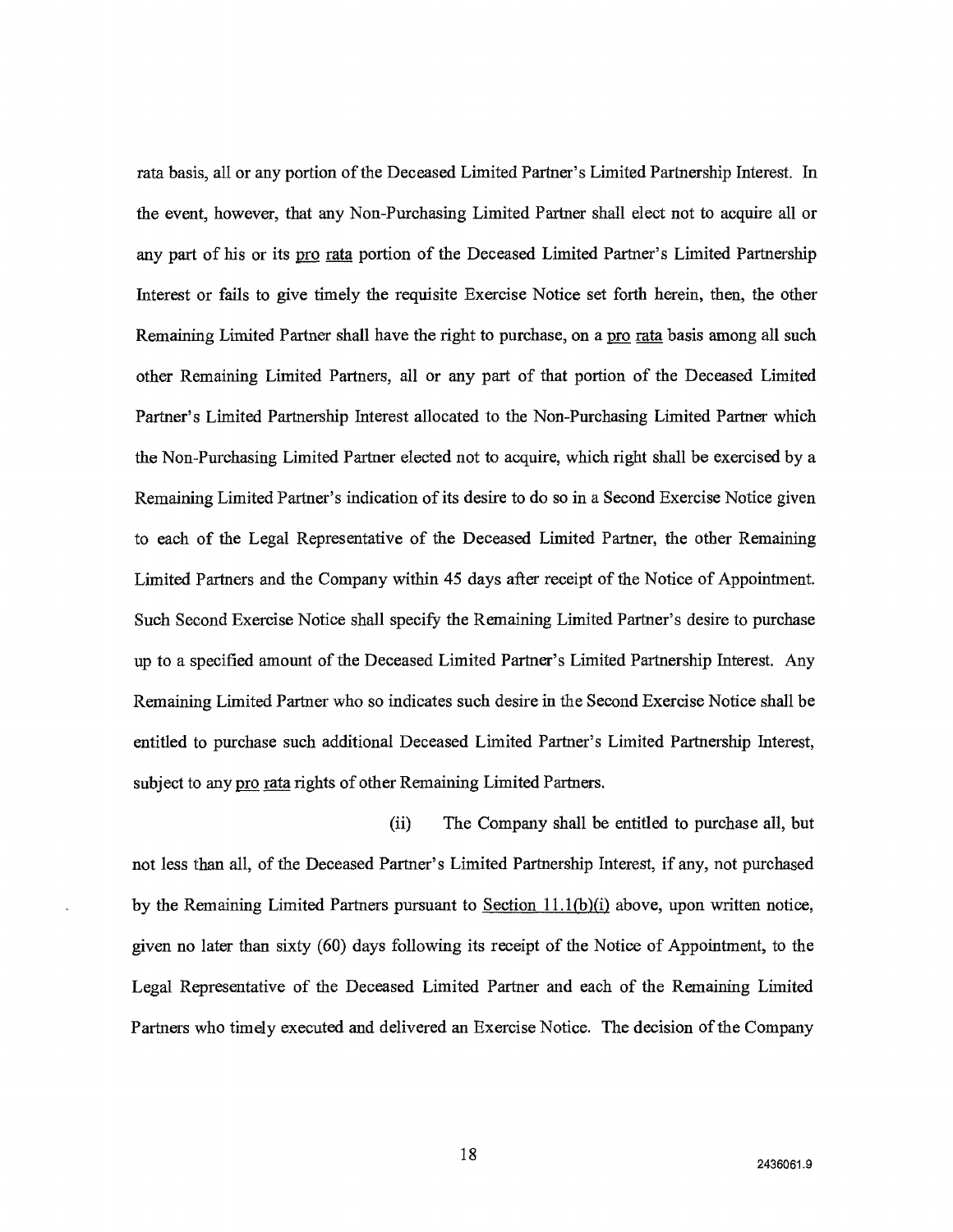to purchase any of the Deceased Limited Partner's Limited Partnership Interest as provided for in this Section 11.1(b)(i) shall be made by the General Partner.

(c) The closing for any purchase and sale of the Deceased Limited Partner's Limited Partnership Interest shall take place within seventy five (75) days following receipt by the LP and the Remaining Limited Partners of the Notice of Appointment, subject to a reasonable adjournment, if necessary, to allow the LP and/or the Remaining Limited Partners to collect the life insurance proceeds, if any, that they are utilizing to fund such purchase. To the extent that the amount of the life insurance proceeds available to pay for all of the Deceased Limited Partner's Limited Partnership Interest exceeds the purchase price for the Deceased Limited Partner's Limited Partnership Interest, the excess of such life insurance proceeds shall remain the property of the LP or the Remaining Limited Liability Partner(s) who owns the life insurance policy. To the extent there are insufficient life insurance proceeds (or no life insurance proceeds) available to pay for all of the Deceased Limited Partner's Limited Partnership Interest, the balance of the purchase price shall be payable by the LP or the Remaining Limited Partners, as applicable, in sixty (60) equal monthly installments with interest at the prime rate of interest as published in the Wall Street Journal as of the day of the closing, the first payment being due at the above-referenced closing.

(d) For the purposes of <u>Section 11</u>, reference to the death of a Limited Partner shall also mean incompetency of a Limited Partner or the dissolution of a Limited Partner which is an entity, and the term "Deceased Limited Partner" shall also mean "dissolved Limited Partner" or "incompetent Limited Partner", as the context requires. Additionally, the reference to the time of the Deceased Limited Partner's death shall mean the date of dissolution of a Limited Partner which is an entity.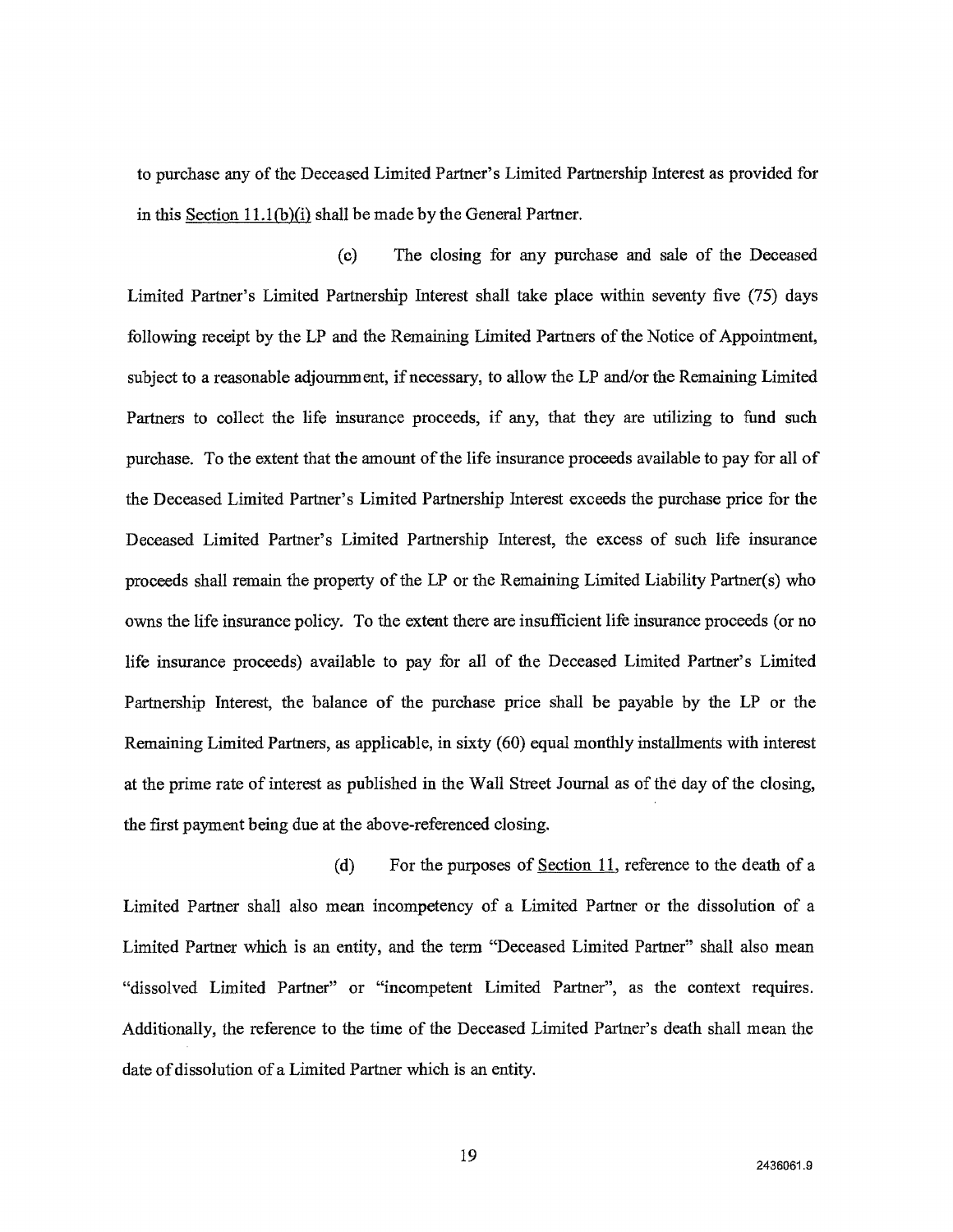11.2 Certificate of Valuation. Subject to the provisions of Section 11.3 hereof and unless and until modified pursuant to such Section 11.3, for purposes of this Agreement, the term "Valuation Price" shall refer to the valuation specified on Schedule 11.2 hereof for the Limited Partnership Interests, entitled "Certificate of Valuation".

11.3 Valuation Price. The Valuation Price of each Limited Partner's Limited Partnership Interest in the LP shall be the Company's total Valuation Price multiplied by such Limited Partner's Limited Partnership Interest in the Company. The Limited Partners shall endeavor to execute a new Certificate of Valuation on or before August 1 of each year or more frequently, as the General Partner may determine, reflecting the fair market value of the Company, taking into account the Company's earnings, the net value of the assets of the LP as of such date and such other factors as they shall reasonably determine consistent with valuing businesses similar to the Company. Each such Certificate of Valuation shall remain in effect for a period of eighteen (18) months from the date of execution thereof, unless superseded prior thereto by a new Certificate of Valuation. In the event, as of the date of death of a Deceased Limited Partner (the "Valuation Date"), there is no Certificate of Valuation then in effect, the Valuation Price shall not be determined by reference to Section 11.2 or 11.3 hereof or to the latest Certificate of Valuation, but instead shall be determined, as of the end of the calendar month immediately preceding the Valuation Date, by a panel of three appraisers, one of whom shall be designated by the Legal Representative of the Deceased Limited Partner, another by the General Partner on behalf of the LP and the third by such two designated appraisers. If the two designated appraisers are unable to agree upon a third appraiser, the third appraiser shall be appointed by the American Arbitration Association. The determination of the two of the three appraisers whose valuations are closest to one another shall be averaged (the valuation of the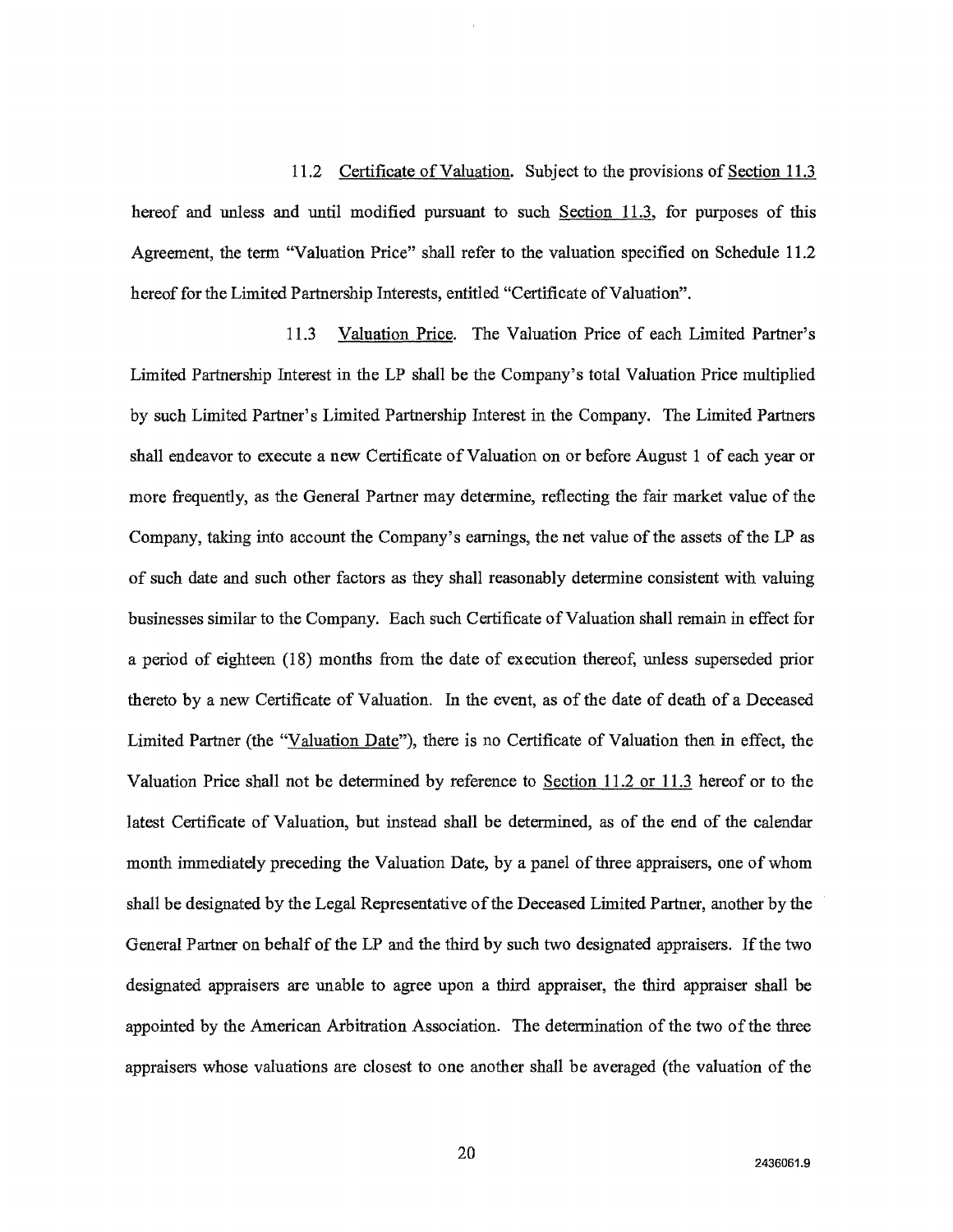third appraiser disregarded), and such average shall be conclusive and binding on the parties hereto with regard to the relevant purchase and be deemed to be the Valuation Price.

#### 12. **Tag-along Right.**

12.1 Terms of Tag-along Right. Subject to the rights of first refusal set forth in Section 10.1(c), if either OR or Seibel or a Controlled Entity Limited Partner of either of them respectively, or Ramsay (if Ramsay is a Limited Partner) (as a Selling Limited Partner) shall receive a bona fide written offer from a buyer, which is eligible pursuant to the terms of this Agreement and approved by the General Partner to be admitted as a Limited Partner of the LP (the "Buyer"), to purchase, exchange, or otherwise transfer for value all or a part of the Selling Limited Partner's Limited Partnership Interests, he shall so notify the other (the "Tag Along Limited Partner") in writing (the "Tag Along Notice") and thereupon the Tag Along Limited Partner shall have the right to require the Selling Limited Partner, as a condition to the Selling Limited Partner's sale of Limited Partnership Interests to the Buyer, to cause the Buyer to purchase a ratable percentage of Limited Partnership Interests held by the Tag Along Limited Partner (subject to the limitation in Section 12.2) as he may designate by written notice ("Notice" of Election") delivered to the Selling Limited Partner within thirty (30) days following the date of the Tag Along Notice. The Selling Limited Partner shall notify the Buyer of the requirements of this Section 12 and shall transmit a copy of each Notice of Election to such Buyer. The purchase price for the percentage of Limited Partnership Interests designated in the Selling Limited Partner's Notice of Election shall be equal to the price per percentage of Limited Partnership Interests offered by the Buyer to the Selling Limited Partner for the Limited Partnership Interests subject of the Buyer's offer. Such price offered by the Buyer shall be deemed to include any consideration received or to be received, directly or indirectly, by the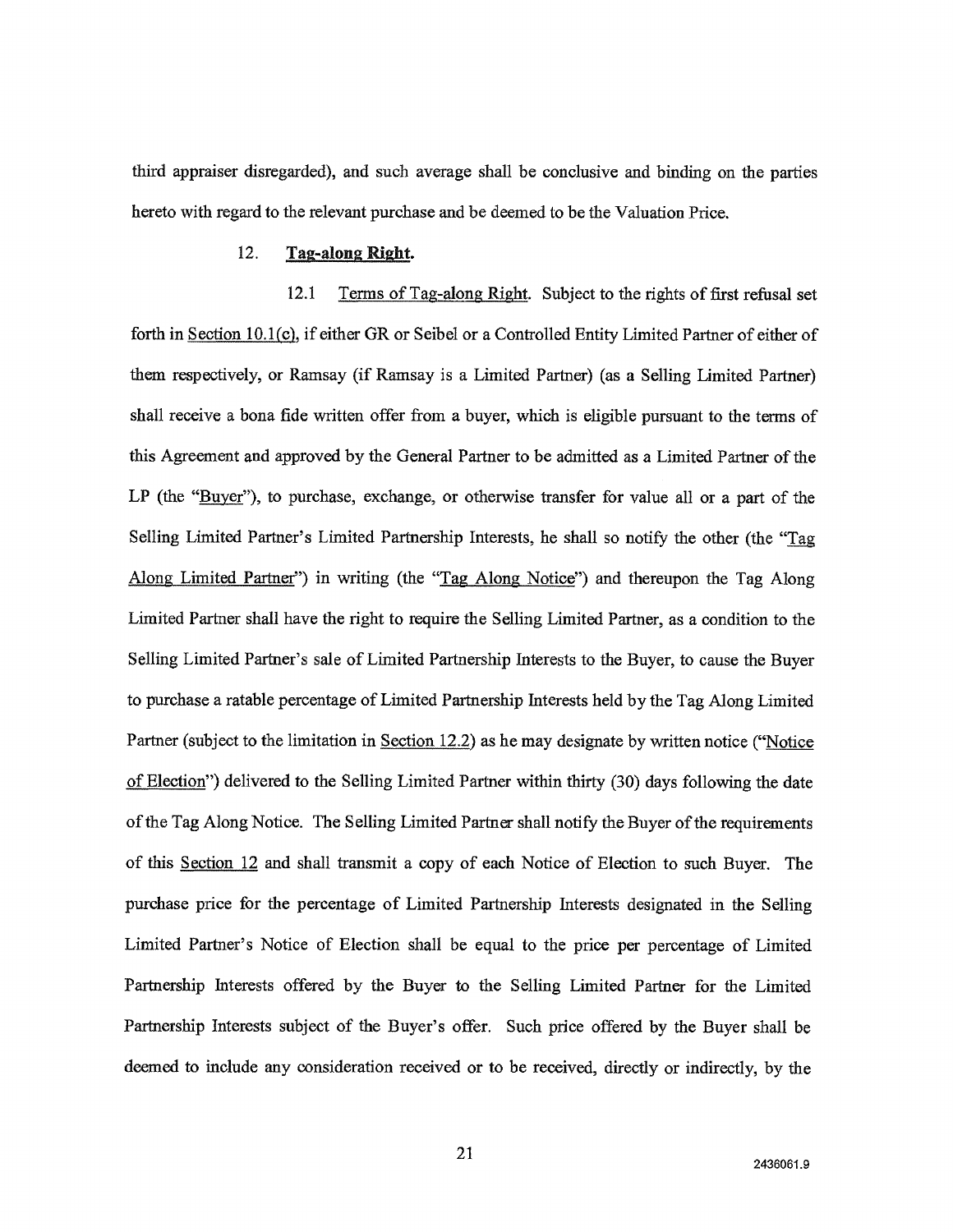Selling Limited Partner or any affiliate thereof in addition to the stated purchase price for the Limited Partnership Interests other than in exchange for good, valuable and fair consideration.

12.2 Pro Rata Purchase. In the event the Buyer is unwilling to purchase all of the Limited Partnership Interests set forth in the Notice(s) of Election, then it shall acquire that percentage of Limited Partnership Interests subject to the bona fide written offer (or greater number as the Buyer shall agree) from the Selling Limited Partner and the Tag Along Limited Partner according to their pro rata interest.

12.3 Purchase by Selling Limited Partner. In the event of any sale in violation of the provisions of this Section 12, the Selling Limited Partner hereby agrees to purchase from the Tag Along Limited Partner the percentage of Limited Partnership Interests as the Tag Along Limited Partner may have designated by his Notice of Election, at the purchase price calculated as set forth herein, and to hold the Tag Along Limited Partner harmless from and against any and all liability, loss, damage or injury, together with all reasonable costs and expenses relating thereto including legal and accounting fees and expenses arising from any violation of this Section 12.

#### 13. **Drag-along Right.**

Subject to the rights of first refusal set forth in Section 10.1(c), if at any time GR or Seibel or a Controlled Entity Limited partner of either of them respectively, or Ramsay (if Ramsay is a Limited Partner) (as a Selling Limited Partner) receives a written bona fide offer that is contingent upon the acceptance of the Remaining Limited Partners (a "Contingent Offer"), and the Selling Limited Partner, within five (5) days of the receipt of such Contingent Offer transmits a copy thereof to the Remaining Limited Partners, then, on or after the expiration of the right of first refusal referred to in Section  $10.1(c)$ , the Selling Limited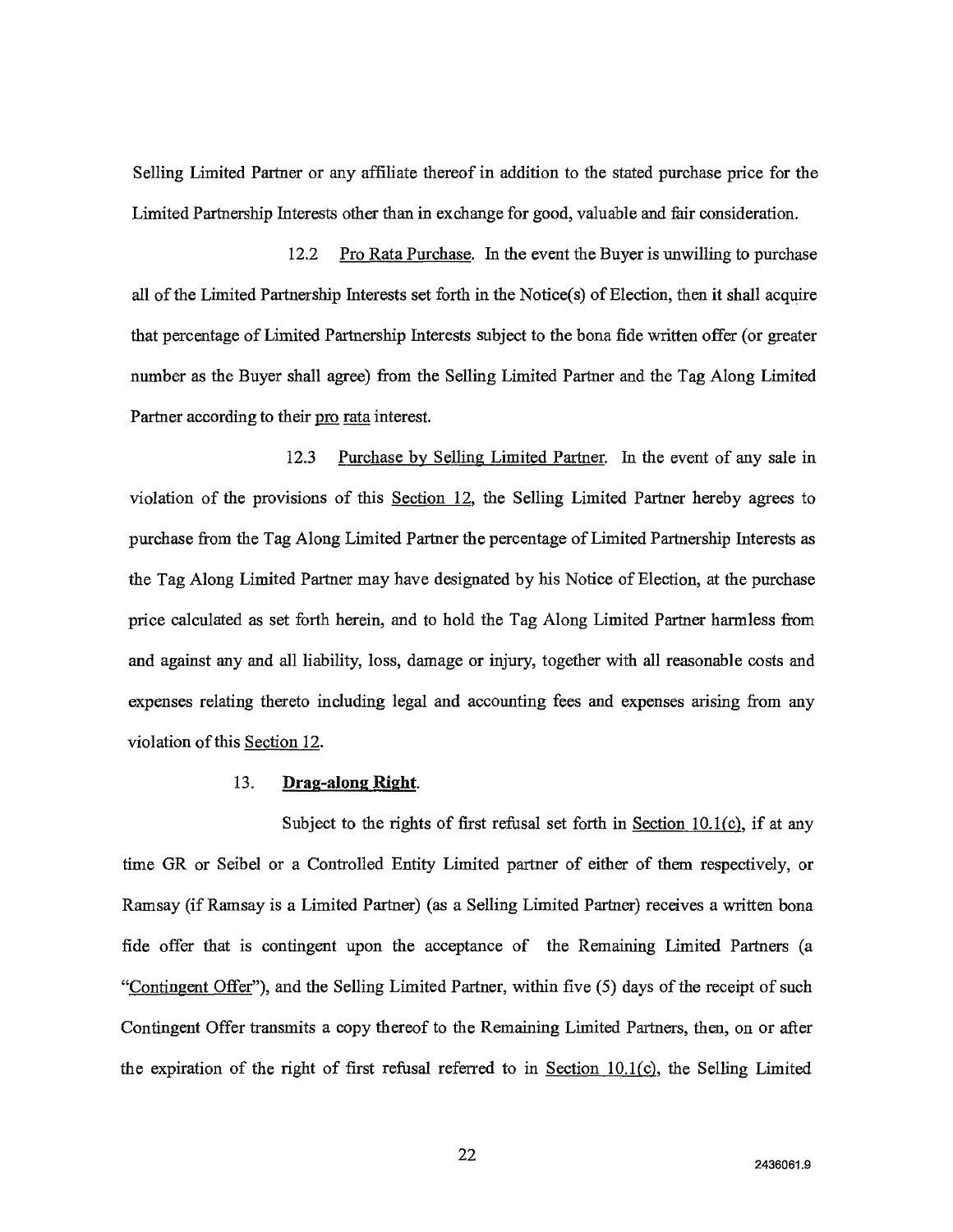Partner shall be entitled to accept an offer from the prospective buyer for the sale of all, but not less than all, of the Limited Partnership Interests on terms no less favorable to Remaining Limited Partners than as set forth in the Contingent Offer and as otherwise limited thereby. Thereafter (but prior to the use of the power of attorney authorized by the next sentence), the Selling Limited Partner shall use to his best efforts to provide the Remaining Limited Partners with copies of the relevant documents relating to such transaction. Subject to the further provisions hereof, the Remaining Limited Partners hereby irrevocably constitute and appoint the Selling Limited Partner and the Remaining Limited Partner representative and true and lawful attorney-in-fact for the purpose of accepting such Contingent Offer by and on behalf of the Remaining Limited Partners, to perform on behalf of the Remaining Limited Partners all acts which by the terms of the Contingent Offer are to be performed by each of the Remaining Limited Partners, to approve any documents required to be approved by each of the Remaining Limited Partners and to execute and give or perform all consents, acts, requests, notices or other actions required or permitted to be given or performed by each of the Remaining Limited Partners. The Selling Limited Partner shall be entitled to structure the relevant transaction in such manner as he deems advisable.

#### 14. **Dissolution and Termination.**

14.1 Dissolution Events. Upon the occurrence of the following events, the LP shall be dissolved:

- (a) the LP ceases its business operations on a permanent basis;
- (b) the sale or transfer of all or substantially all of the assets of

the LP;

(c) the entry of a decree of judicial dissolution; or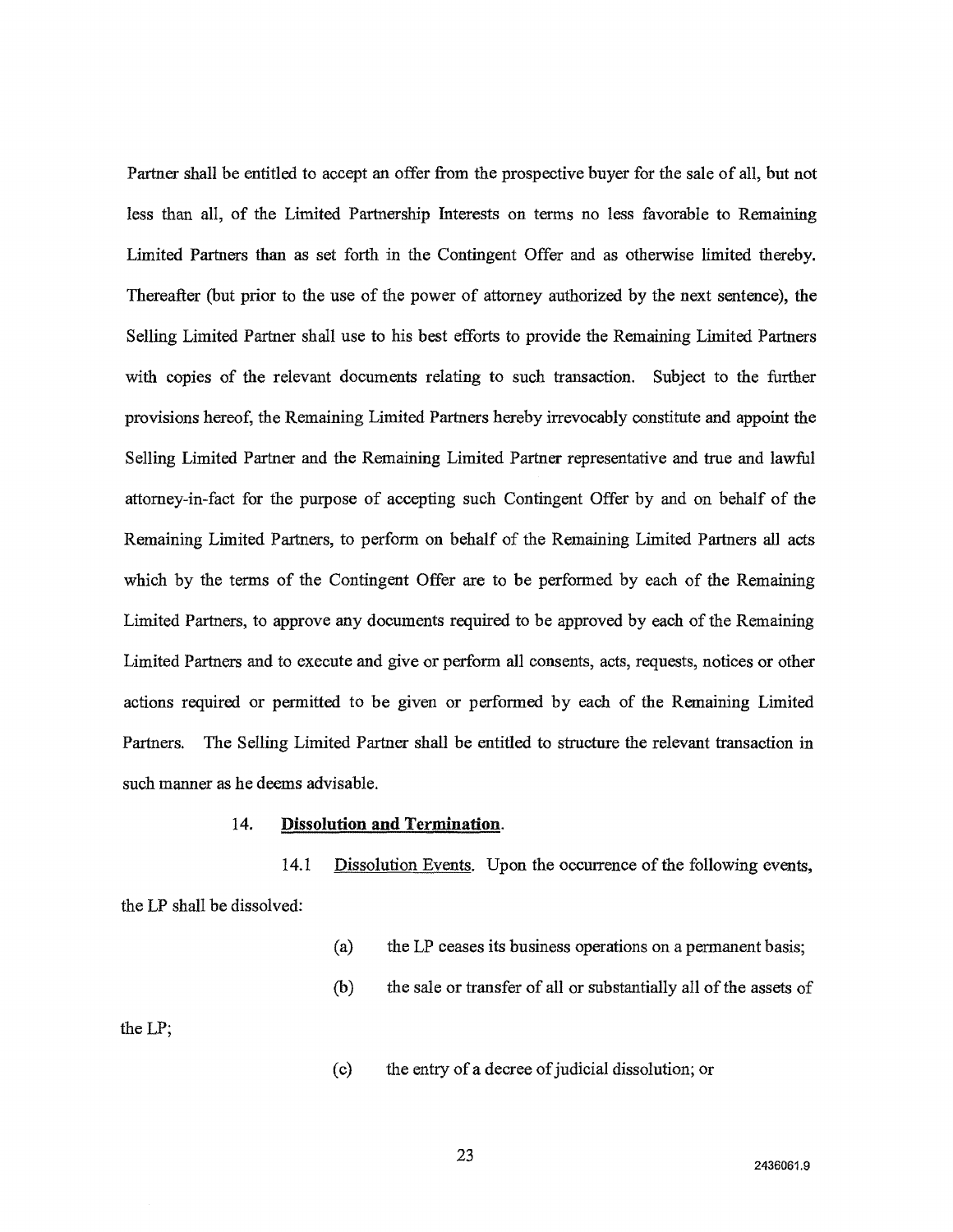(d) as otherwise determined by the General Partner.

14.2 Non-Dissolution Events. The bankruptcy, death, disability or dissolution of the General Partner or any Limited Partner shall not cause the dissolution of the LP.

14.3 Winding Up. In the event of the dissolution of the LP, the business and affairs of the LP shall continue to be governed by this Agreement during the winding up of the LP's business and affairs.

## 15. **Confidentiality.**

(a) Each Limited Partner and the General Partner represents that he or it has acquired and will acquire Confidential Information (as hereinafter defined) about the other Limited Partners or the General Partner by reason of their relationship and dealings with each other under this Agreement and in connection with the operation of the Business. Each Limited Partner and the General Partner confirms that it is reasonably necessary to protect the interests and reputation of each Limited Partner and the General Partner, and, accordingly, hereby agrees that, he or it will not, directly or indirectly, at any time during the term of this Agreement or thereafter divulge to any person, or use, or cause or authorize any person, firm or other entity to use, any such Confidential Information, including, without limitation, in interviews, communications with the media, or the writing of books, articles, blogs, tweets, or the like, without the consent of the affected Limited Partner or General Partner.

(b) For purposes hereof, the term "Confidential Information" shall mean all information about a Limited Partner's or General Partner's personal, commercial or business matters given to or obtained by Limited Partner or the General Partner, directly or indirectly, during the course of his or its affiliation with the Company, other than Confidential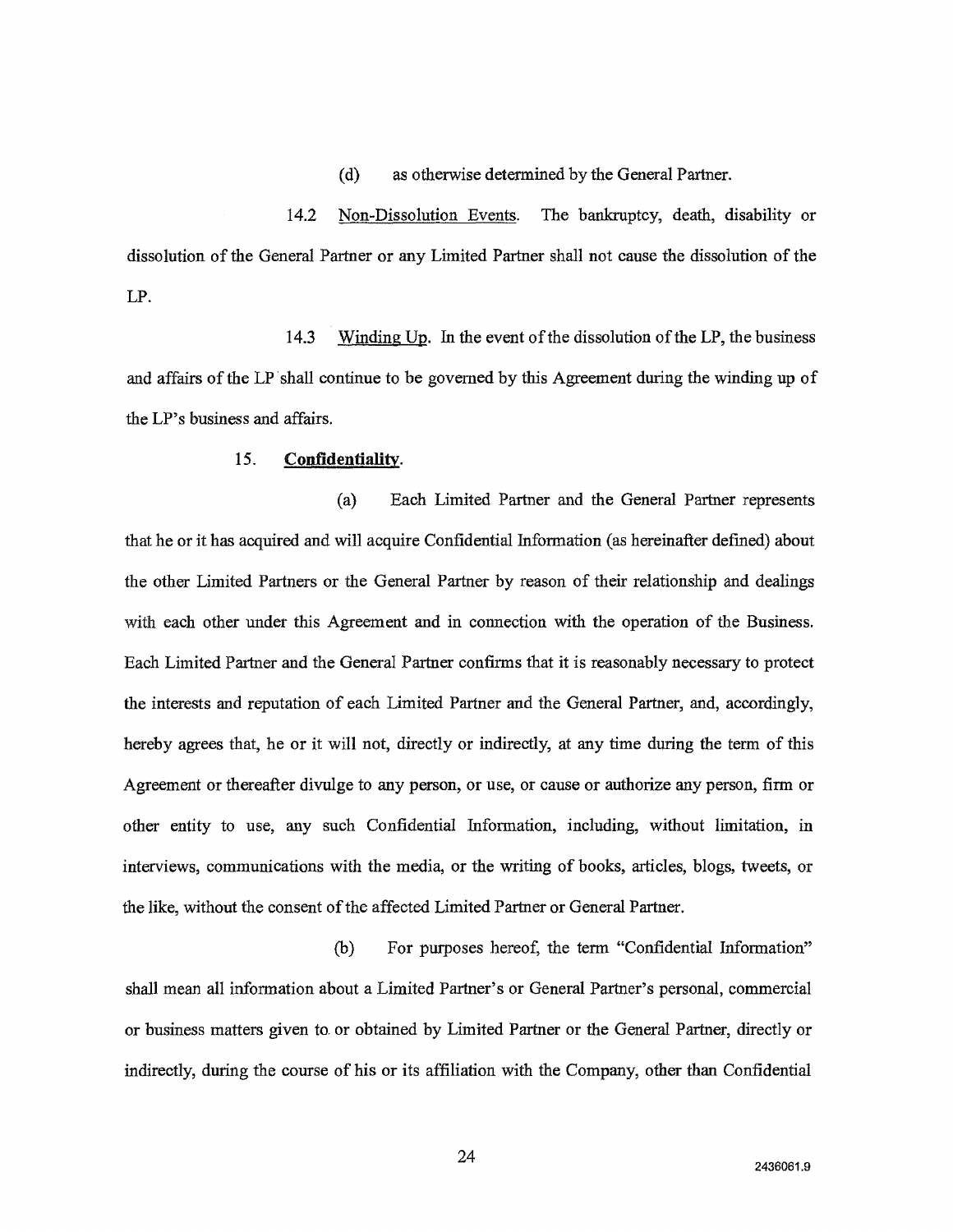information which (i) was in the public domain at the time furnished to, or acquired by, the Limited Partner and/or the General Partner, (ii) thereafter enters the public domain other than through disclosure, directly or indirectly, by the Limited Partner and/or the General Partner, or (iii) is required to be disclosed by law, or regulation or applicable legal regulatory or administrative process or by a court of competent jurisdiction.

(c) This Section 15 shall inure to the benefit of each Limited Partner and the General Partner whether or not such person is a partner in the LP, and this Section 15 shall survive the termination or expiration of this Agreement.

16. Notices.Any notice required or given with respect to this Agreement shall be valid and effective and deemed given and received, two (2) business days after deposit for delivery by reputable international overnight carrier for next business day delivery (shipping prepaid and provided confirmation of delivery is obtained) to the address hereinabove set forth in the opening paragraph of this Agreement with a copy thereof sent via e-mail to the receiving party's e-mail address set forth on the signature page hereof. Any notice provided hereunder to be given to or received by the General Partner or a Limited Partner shall be given by or to the legal representative of any Limited Partner who is deceased or incompetent. Any notice sent as provided for herein shall be valid and effective as provided for above, or, if applicable, when such notice is refused by such party or when returned to the sender of such notice as undeliverable if sent pursuant to the provisions hereof. Any party hereto may change such address by notice given to the LP and the other parties hereto in accordance with this Section 16. Additionally with respect to any notice given to the General Partner, Seibel and/or a Seibel Controlled Entity, a copy shall also be provided to Brian K. Ziegler, Esq., c/o Certilman Balin Adler & Hyman, LLP, 90 Merrick Avenue, East Meadow, New York 11554 USA, e-mail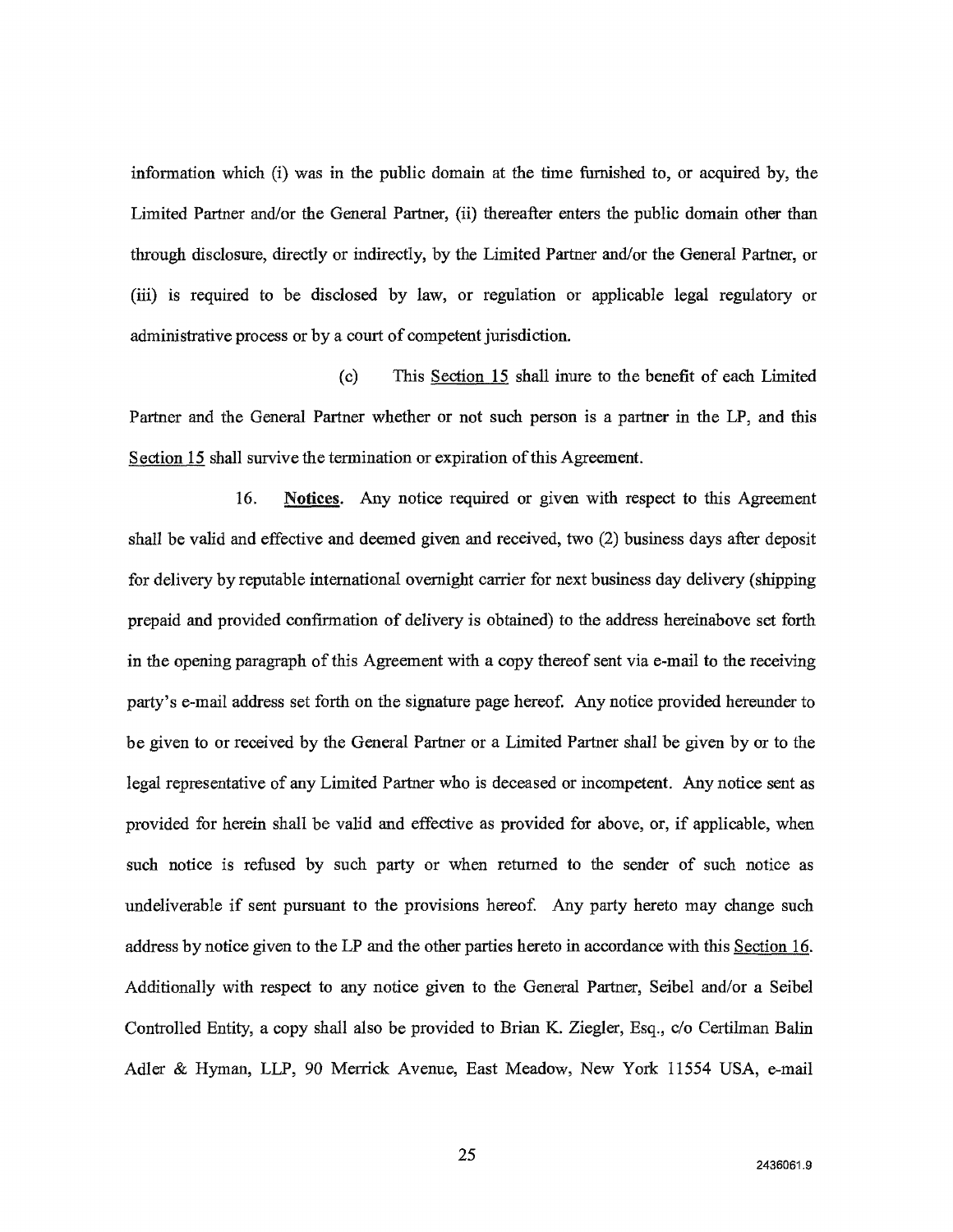$bziegler@certilmanbalin.com$  and with respect to any notice given to the General Partner, Ramsay, GR and/or a GR Controlled Entity, a copy shall also be provided to Trevor James, 1 Catherine **Place,** London SW1E 6DX United Kingdom, e-mail trevorjames@gordonramsay.com, and to Michael Thomas, Partner, Sheridans Solicitors, Whittington House, 19-30 Alfred Place, London WC1E 7EA, United Kingdom, e-mail rnthomas@sheridans.co.uk .

#### 17. **Miscellaneous.**

17.1 Binding Effect. This Agreement shall be binding upon and inure to the benefit of the parties hereto and their respective permitted heirs, legal representatives, successors and assigns. Any party that receives an assignment of the interest of a Limited Partner in accordance with the terms hereof shall be required to execute and deliver to the LP, the General Partner and each other Limited Partner a legally enforceable agreement expressly assuming all of the terms, conditions and covenants of this Agreement and such other documents as the General Partner shall reasonably require prior to such assignment becoming effective.

17.2 Conflict of Laws, Jurisdiction. This Agreement shall be governed by and construed in accordance with the laws of the State of Delaware without giving effect to its conflicts of laws principles. All parties consent to the personal jurisdiction of the State of New York and agree that any action, suit or proceeding arising out of or relating to this Agreement shall be brought in a State Supreme Court located in New York County, New York.

17.3 Entire Agreement. This Agreement sets forth the entire agreement and understanding of the parties in respect of the subject matter hereof and supersedes all prior and contemporaneous agreements, arrangements and understandings, express or implied, oral or written, relating to the subject matter hereof.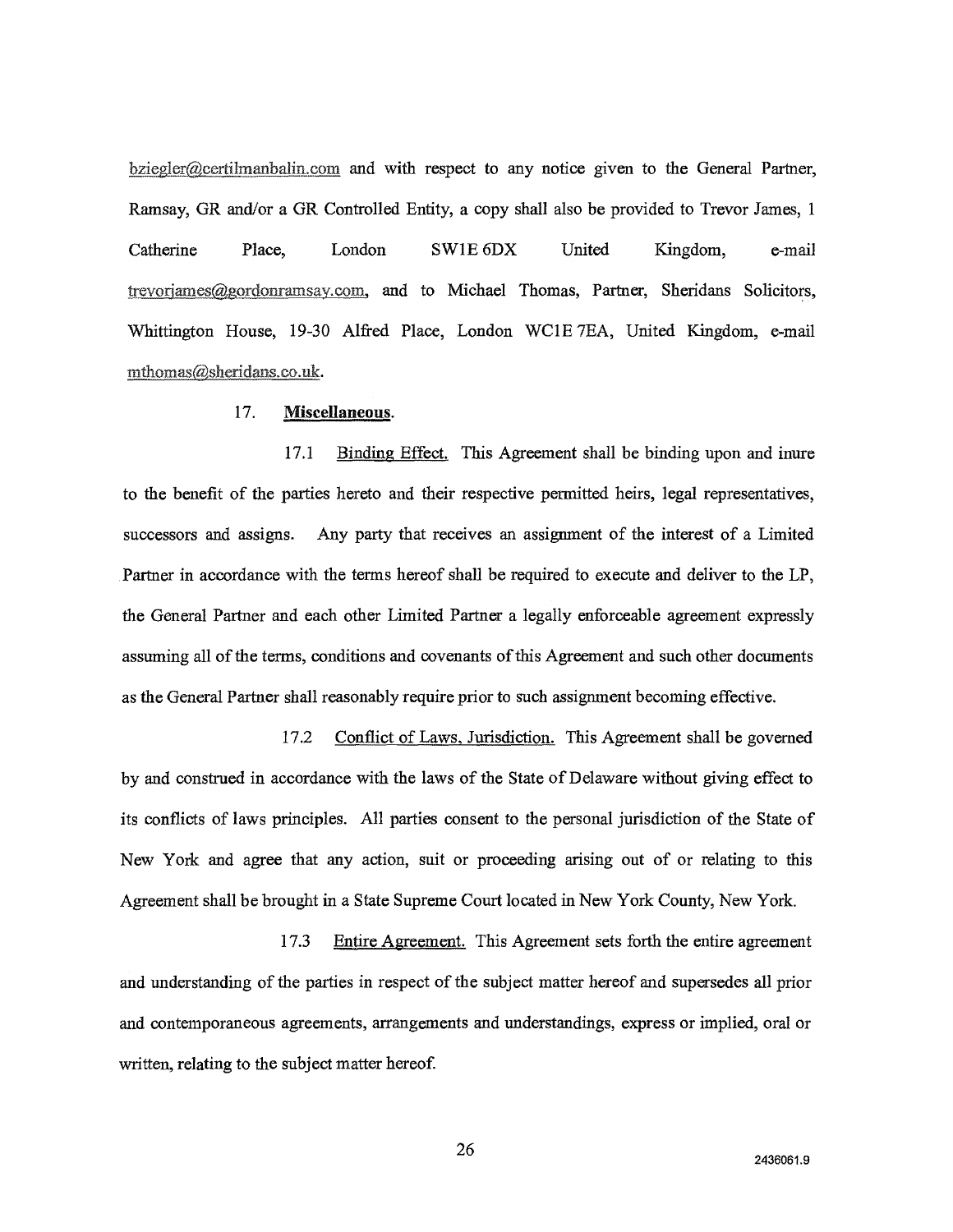17.4 Modification.This Agreement may be amended or modified only by a written instrument executed by the General Partner, except that (i) no amendment shall be effective to detrimentally change any Limited Partner's rights or obligations set forth in Sections 6.5, 8, 9, 10, 11, 12, 13, 14, 15, 16, 17, 18, 19 or 20 without such Limited Partner's written consent. For the purposes of determining voting percentages and whether there is a certain percentage in interest of the Limited Partners under any provision of this Agreement that so requires, the Limited Partners shall be deemed to have a voting interest equal to their Limited Partnership Interests. The failure of a party at any time or times to require performance of any provisions hereof shall in no manner affect the party's right at a later time to enforce the same. No waiver by any party of the breach of any term contained in this Agreement, whether by conduct or otherwise, in any one or more instances, shall be deemed to be or construed as a further or continuing waiver of any such breach or of the breach of any other term of this Agreement.

17.5 Amendments. Reference to this Agreement herein shall include any amendment or renewal hereof.

17.6 Severability. If any provision of this Agreement shall be held to be invalid or unenforceable, such invalidity or unenforceability shall attach only to such provision and only to that provision, and not in any way affect or render invalid or unenforceable any other provisions of this Agreement, and this Agreement shall be carried out as if that invalid or unenforceable provision had been reformed, and any court or arbiters are authorized to so reform the invalid or unenforceable provision so that it would be valid, legal and enforceable to the fullest extent permitted by applicable law.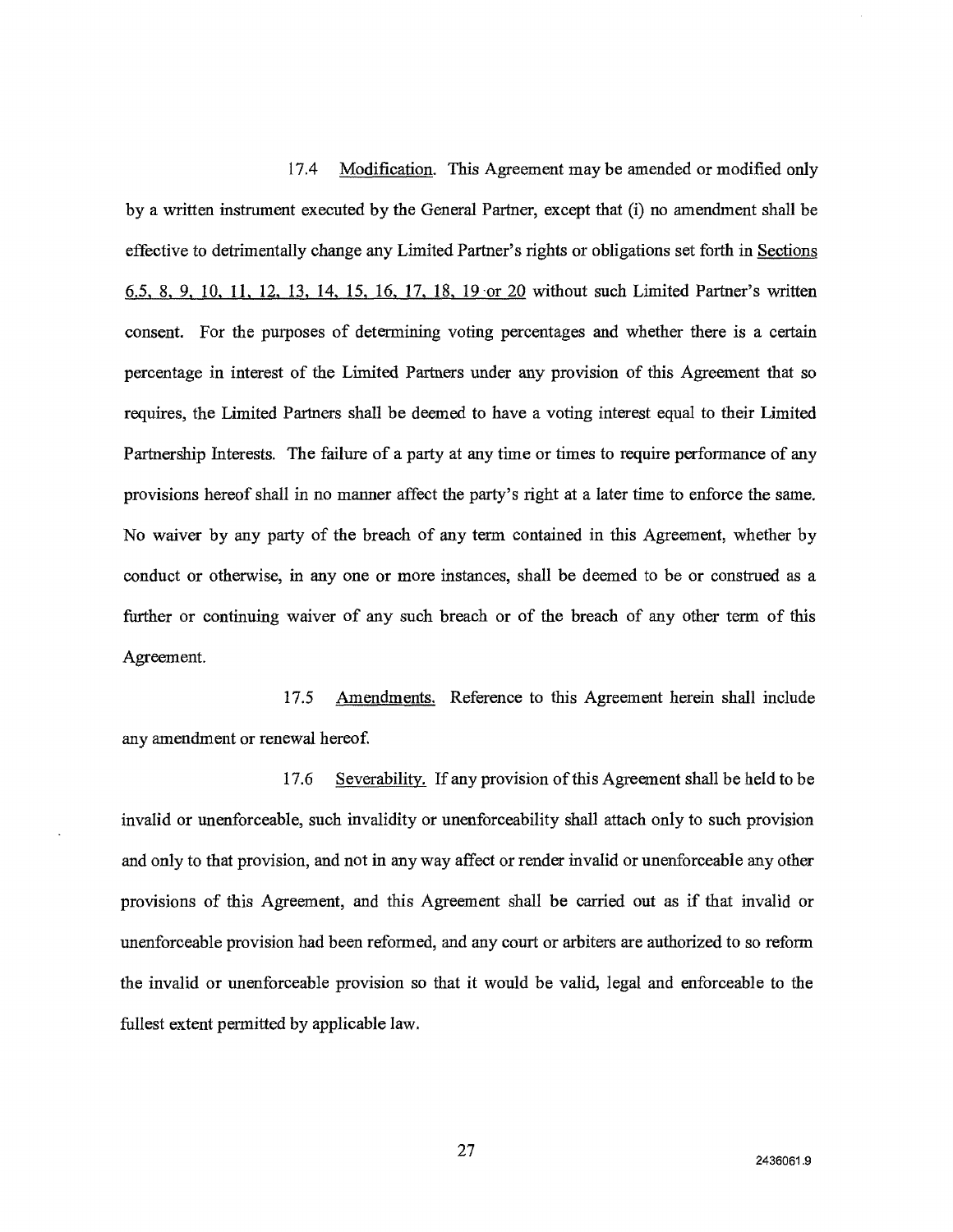17.7 Counterparts. This Agreement may be executed in several counterparts, each of which shall be an original, but all of which together shall constitute one and the same agreement. The headings in this Agreement are solely for the convenience of the parties, and are not intended to and do not limit, construe or modify any of the terms and conditions hereof.

17.8 Signatures. Signatures on this Agreement transmitted via facsimile or electronically (e-mail) shall be deemed to be original signatures.

17.9 Creditors. None of the provisions of this Agreement shall be for the benefit of or be enforceable by any creditors of the LP.

17.10 Pronouns. Words and phrases used herein in the singular shall be deemed to include the plural and vice versa, and nouns and pronouns used in any particular gender shall be deemed to include any other gender, unless the context requires otherwise.

18. **Indemnification.** For all claims, losses, liabilities, etc. which arise out of events occurring on or after the Effective Date, the LP shall indemnify and hold harmless the General Partner, the General Partner's members and managers and all of the Limited Partners, as well as the General Partner's and the Limited Partner's, and their members' and managers' respective permitted successors and assigns (collectively, the "Indemnified Persons") from and against any and all liabilities reasonably incurred by any such Indemnified Person in connection with the defense or disposition of any proceeding in which any such Indemnified Person may be involved or with which any such Indemnified Person may be threatened, with respect to or arising out of any act, including any act of active negligence, performed by the Indemnified Person or any omission or failure to act if (i) the performance of the act or the omission or failure was done in good faith and within the scope of the authority conferred upon the Indemnified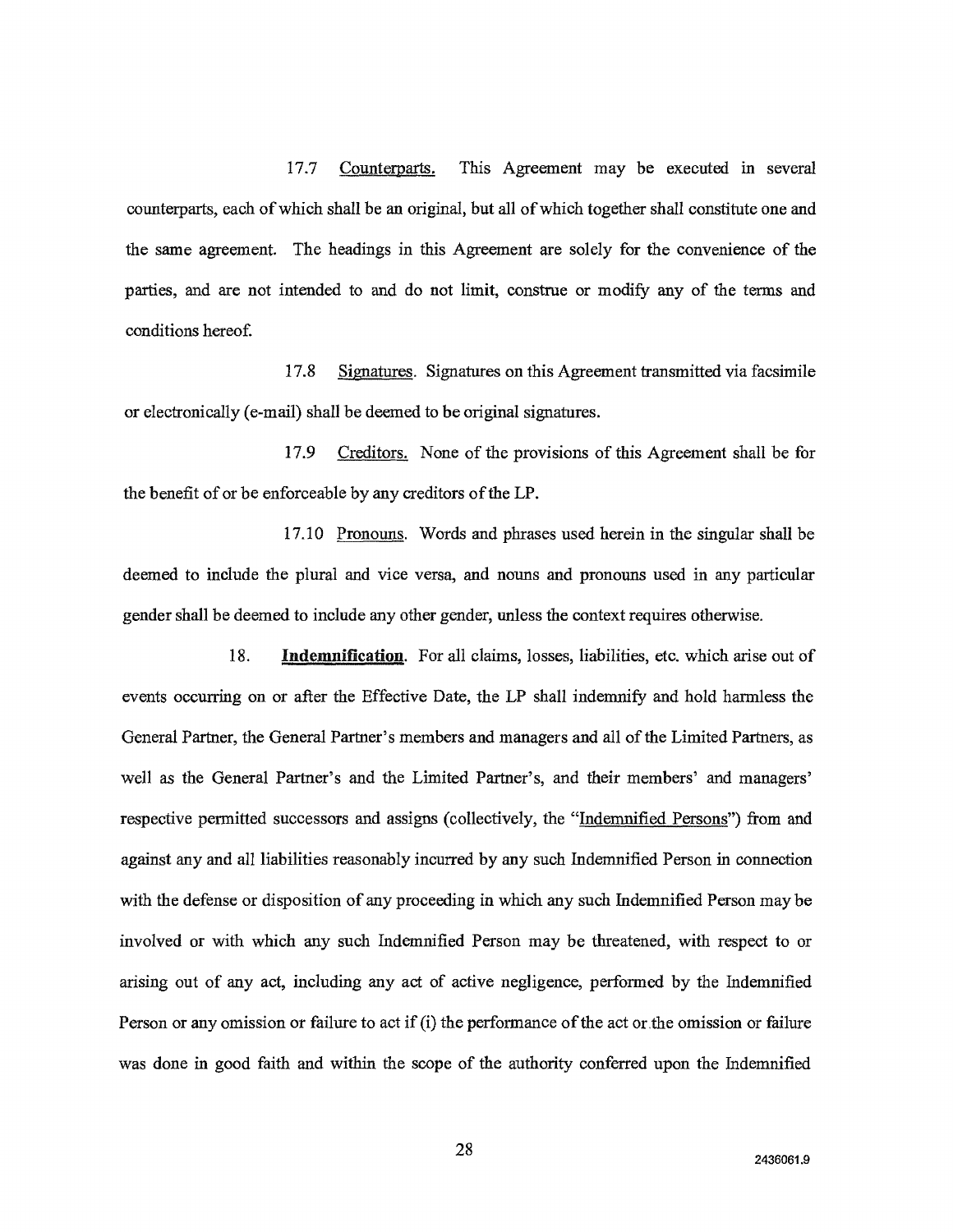Person by this Agreement or by law, except for acts which constitute breach of fiduciary duty, willful misconduct, gross negligence or reckless disregard of duties or (ii) a court of competent jurisdiction determines upon application that, in view of all of the circumstances, the Indemnified Person is fairly and reasonably entitled to indemnification for such liabilities as such court may deem proper. This Section 18shall survive the expiration or termination of this Agreement.

**19. Other Activities.** The General Partner, its members and managers, and any Limited Partner and its members, managers, shareholders, partners, officers or directors may engage in business ventures and investments, other than in connection with the Company, of any nature whatsoever. Neither the Company, nor the General Partner, nor any of the other Limited Partners shall have any right to or interest in any other business venture or investment in which a Limited Partner, or the General Partner, or the Limited Partner's members, managers, shareholders, partners, officers or directors, or the General Partner's members or managers may engage hereunder, or to share in any income, profit or other benefit derived therefrom.

**20. Equitable Relief.** The parties agree that, since the Limited Partnership Interests in the Company can only be sold or transferred subject to Sections 10, 11, 12, or 13 hereof, and since, for that reason among others, the non-defaulting parties hereto will be irreparably damaged in the event of a breach or threatened breach hereof, this Agreement shall be specifically enforceable. Should any dispute arise concerning the Limited Partnership Interests, an injunction may be issued restraining any disposition pending the determination of such controversy. This Section 20 shall survive the expiration or termination of this Agreement.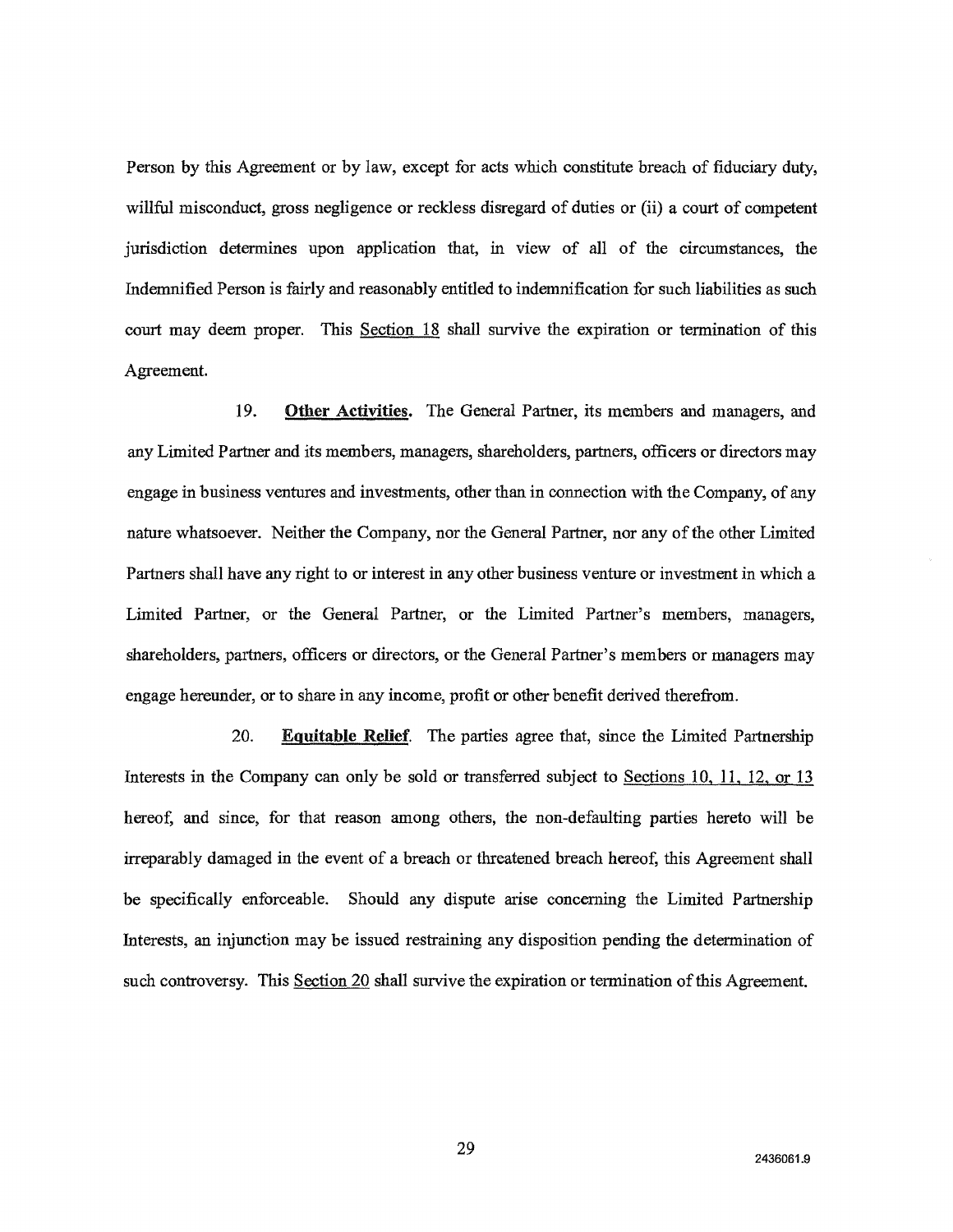21. Effective Date. This Agreement shall immediately become effective (such date being the "Effective Date") upon the execution and delivery hereof by all of the parties hereto.

**22. Waiver of Jury Trial. ALL** OF THE PARTIES HERETO ACKNOWLEDGES THAT THE RIGHT TO A TRIAL BY JURY IS A CONSTITUTIONAL RIGHT, BUT THAT THE RIGHT MAY BE WAIVED. EACH PARTY HERETO KNOWINGLY, VOLUNTARILY, IRREVOCABLY AND WITHOUT COERCION, WAIVES ALL RIGHTS TO TRIAL BY JURY OF ALL DISPUTES BETWEEN THEM. NO PARTY HERETO SHALL BE DEEMED TO HAVE GIVEN UP THIS WAIVER OF JURY TRIAL UNLESS THE PARTY CLAIMING THAT THIS WAIVER HAS BEEN RELINQUISHED HAS A WRITTEN INSTRUMENT SIGNED BY THE OTHER PARTIES STATING THAT THIS WAIVER HAS BEEN GIVEN UP. IN THE EVENT OF LITIGATION, A COPY OF THIS AGREEMENT MAY BE FILED AS A WRITTEN CONSENT TO TRIAL BY THE COURT.

**23. Representation by Counsel.** Each party acknowledges that he or it has been represented by counsel in connection with this Agreement and the transactions contemplated hereby. Accordingly, any rule or law or any legal decision that would require the interpretation of any claimed ambiguities in this Agreement against the party that drafted it has no application and is expressly waived by the parties. The provisions of this Agreement shall be interpreted in a reasonable manner to give effect to the intent of the parties hereto. In the event of litigation between the parties hereto arising out of or from this Agreement, the parties' aforesaid respective counsel (as set forth in Section 15hereof) may represent them and shall not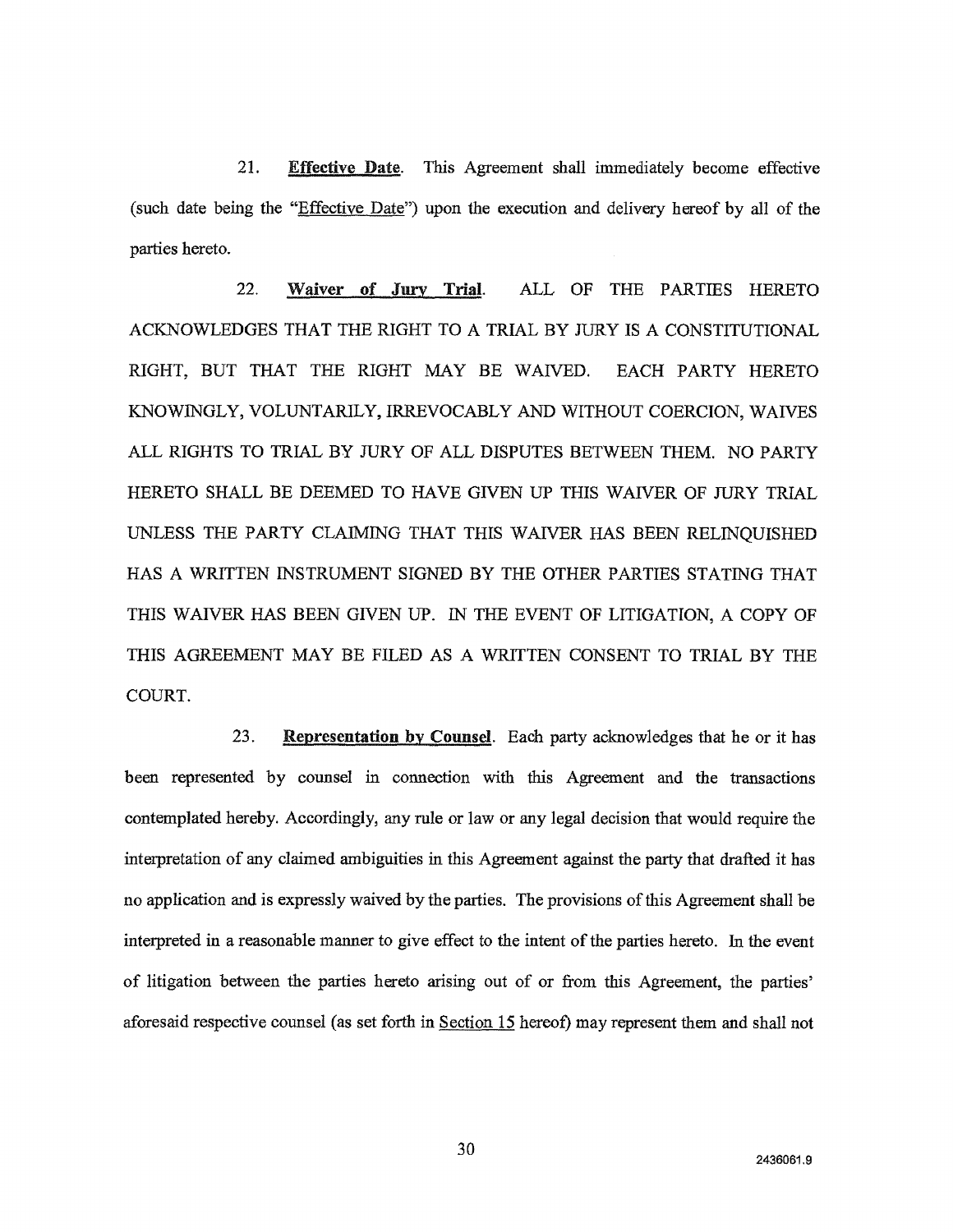be disqualified based upon their prior representation of their respective parties in connection with the negotiation and execution of this Agreement.

**24. Costs.** Each of the parties hereto acknowledges and agrees that in the event it becomes necessary for any party hereto to seek judicial remedies for the breach or threatened breach of this Agreement, the prevailing party shall be entitled, in addition to all other remedies, to recover all costs of such judicial action, including reasonable attorneys' fees and the costs related to any appeal thereof, from the opposing party.

**25. GR Control by Ramsay.** At all times that GR is a Limited Partner of the Company, GR shall be directly or indirectly controlled by Ramsay and Ramsay shall be directly or indirectly the majority beneficial owner of GR.

[Rest of page intentionally left blank. Signatures are on the following page]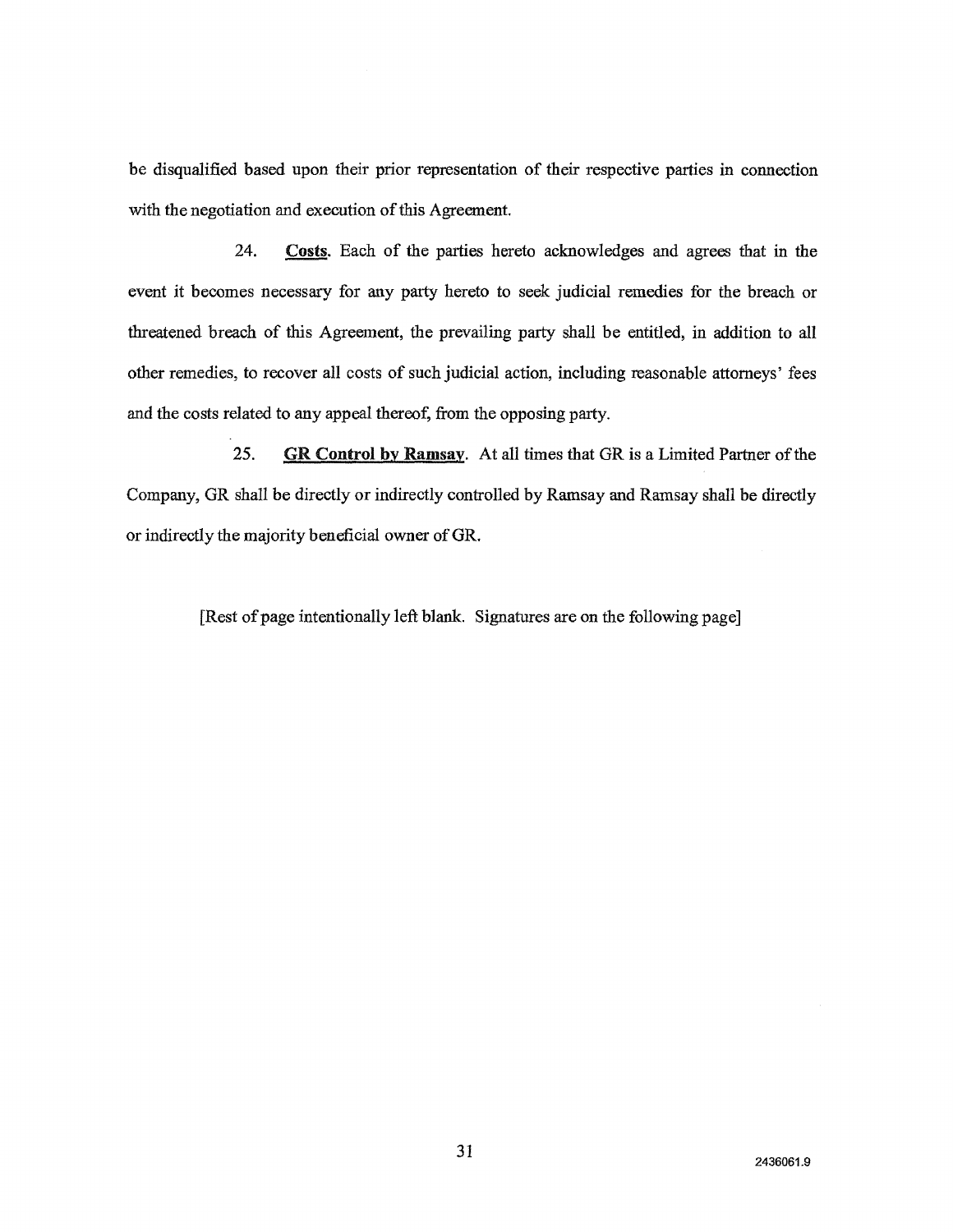IN WITNESS WHEREOF, the parties have executed this Limited Company

Operating Agreement as of the day and year first above written.

AS GENERAL PARTNER:

THE FAT COW, LLC By: *"to-144—i,f4.4/* 

kowen Seibel, Manager

By:

Gordon Ramsay, Manager

General Partner e-mail:

#### AS LIMItED PARTNERS:

esfun guito

Ito WEN SEIBEL e-mail: rowen900@gmail.com

GR US LICENSING, LP

By:

Kavalake Limited, General Partner

 $\mathbf{B}$ y:

Gordon Ramsay, Director e-mail: gordon@gordonramsay.com